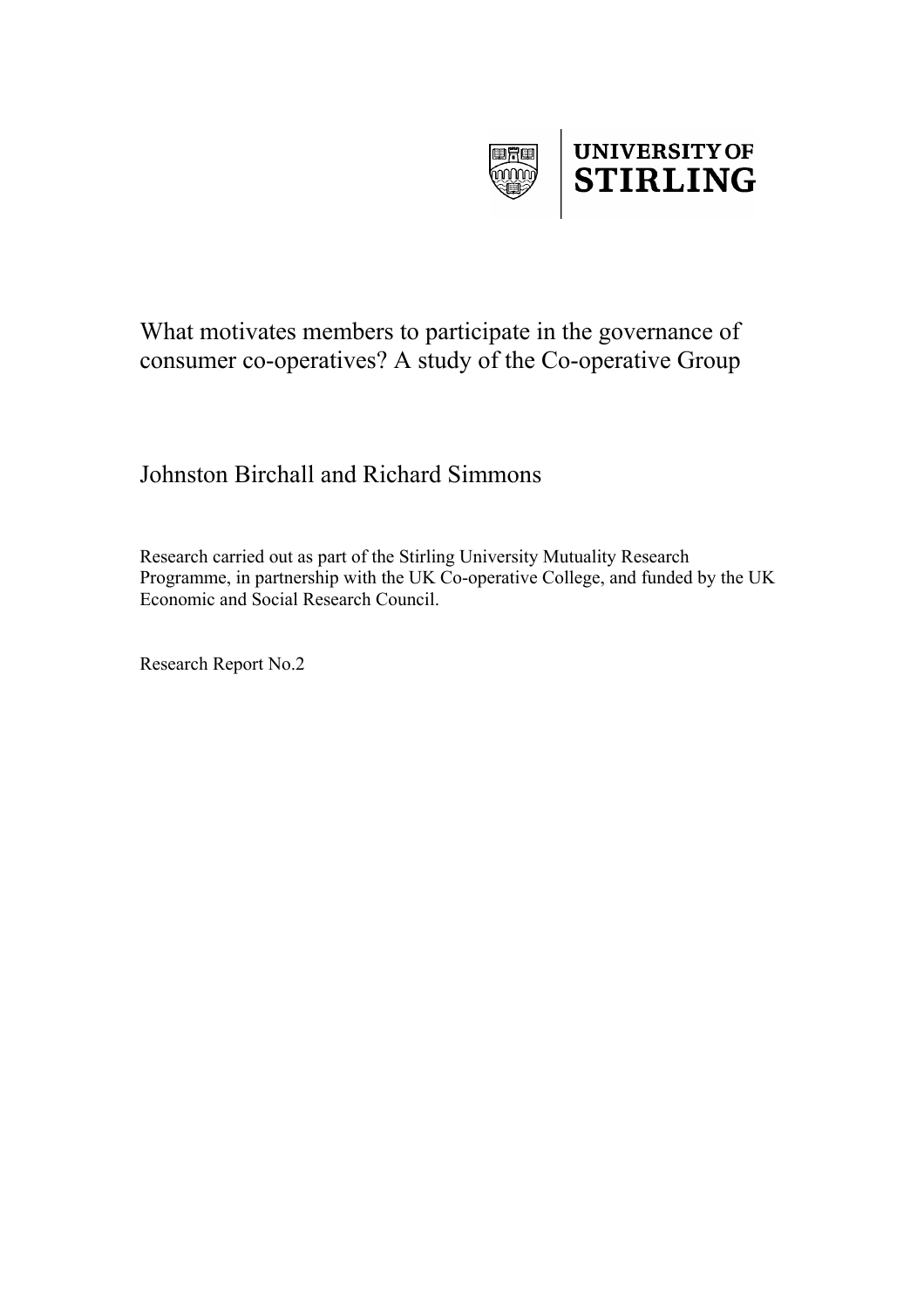# **Contents Page**

| Acknowledgements                                    |                |
|-----------------------------------------------------|----------------|
| Introduction                                        | 3              |
| Why the Co-operative Group is important             | $\overline{4}$ |
| How much participation is needed?                   | 5              |
| What motivates co-operative members to participate? | 7              |
| Methodology                                         | 10             |
| Key Research Findings And Their Implications        | 10             |
| Conclusion                                          | 21             |
| Endnotes                                            | 24             |
| References                                          | 25             |

# **Acknowledgements**

We would like to thank the many members of area committees who filled in our questionnaire, and also members of the Co-operative Group's Main Board and Regional Boards who allowed us to interview them in depth about the governance of the Group. We received help in arranging the field work from several Group staff members, and in particular thank the following individuals: Russell Gill, Mark Field, Yvonne Batten, Sue Stockwell, and Martin Meteyard. As ever, the Co-operative College was a worthy research partner, and Mervyn Wilson receives special thanks for overseeing much of the data collection.

This report is based on the final report to the Economic and Social Research Council of a project entitled ' The participation of members in the governance of mutual businesses: application of a motivational model', project no: R000223846. We are grateful to the ESRC for financial support.

Johnston Birchall and Richard Simmons (Stirling University), January 2004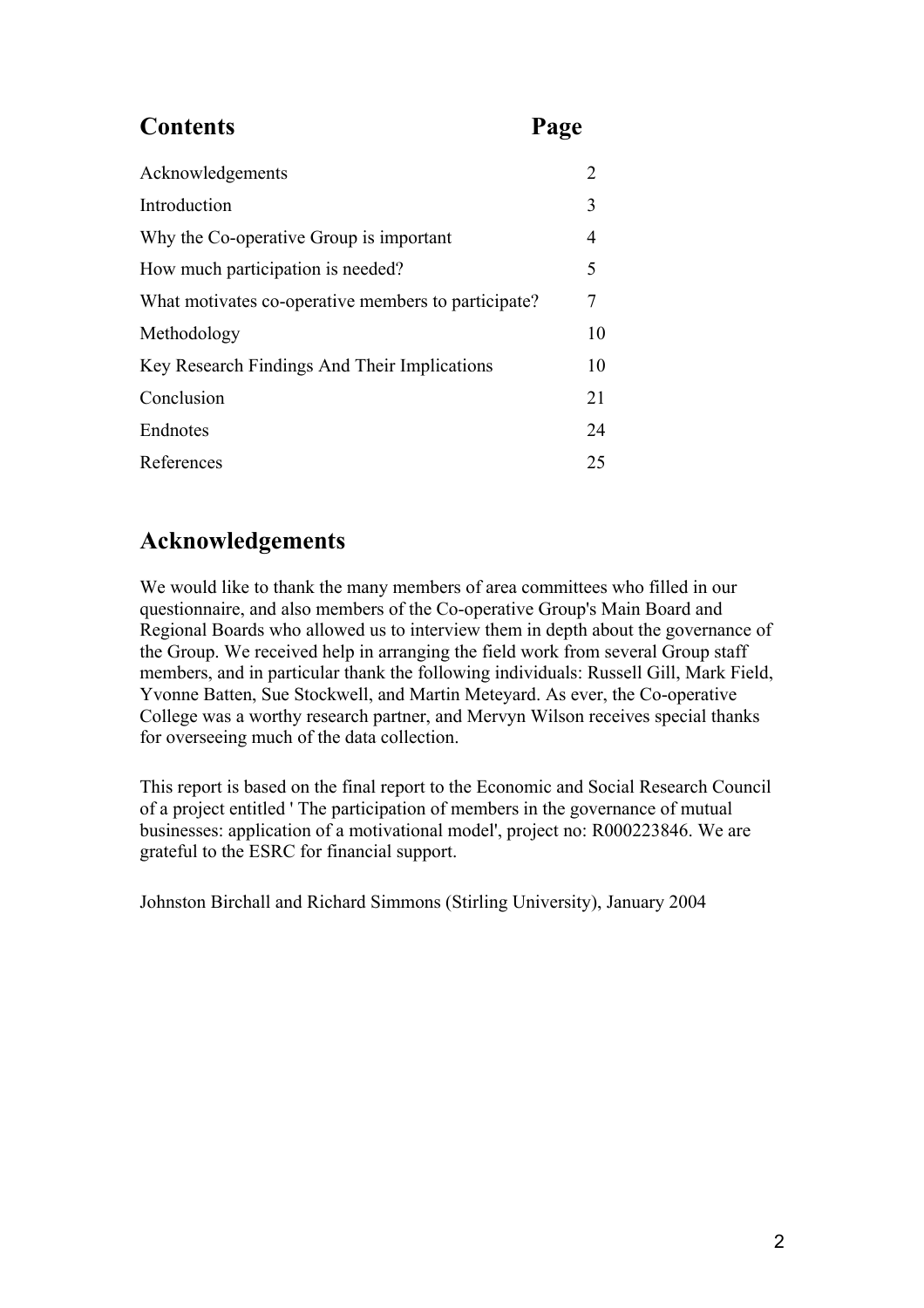## **Introduction**

In 1996 an attempt was made to demutualise one of the world's largest consumer cooperatives, the Co-operative Wholesale Society or 'CWS'<sup>1</sup>. The attempt failed, but it led to CWS and the wider co-operative sector making a clear commitment to resist demutualisation and to reaffirm co-operative values. This raises several important questions for research. How are co-operatives defending themselves against the threat of demutualisation? Do they see their members as a potential threat, or will the members rally round against the 'carpetbaggers'? Should boards of directors and managers just ignore the problem and hope that by not updating their membership lists and not communicating with their members they can 'let sleeping dogs lie'? Or should they have an active strategy of 'cleaning' their membership lists and, through putting serious efforts into member relations, hope to create a loyal membership base? Would such an effort divert them from their aim of becoming better retailers? Is democracy a cost that will disadvantage the sector in the long run against its investorowned competitors? Or is there, as the recent Co-operative Commission on the future of the sector has claimed, a 'co-operative advantage' that will make such a membership strategy also good for business? Through the Mutuality Research Programme at Stirling University we intend to provide answers to these questions.

As a first step, we have focused on the question of what motivates people to join and take part in the governance of member-owned businesses. Taking steps to revitalise member democracy and build 'a strong membership<sup>2</sup> depends on members being motivated to take part. This report presents the findings of our project entitled 'The Participation of Members in Mutual Businesses', which was funded by the UK Economic and Social Research Council<sup>3</sup>. It draws on datasets of active and inactive members of the 'Co-operative Group', which was formed after the recent merger of the two largest co-operatives in the UK, CWS and CRS. In partnership with the Cooperative College we gained privileged access to 500 people who had recently been elected to new area committees of the Co-operative Group. As a result of the CWS/CRS merger, the Group has modified its democratic structures; 50 area committees elect eight regional boards and a Main Board of Directors. There are 12 members on each area committee, and it is this group of around 600 people who have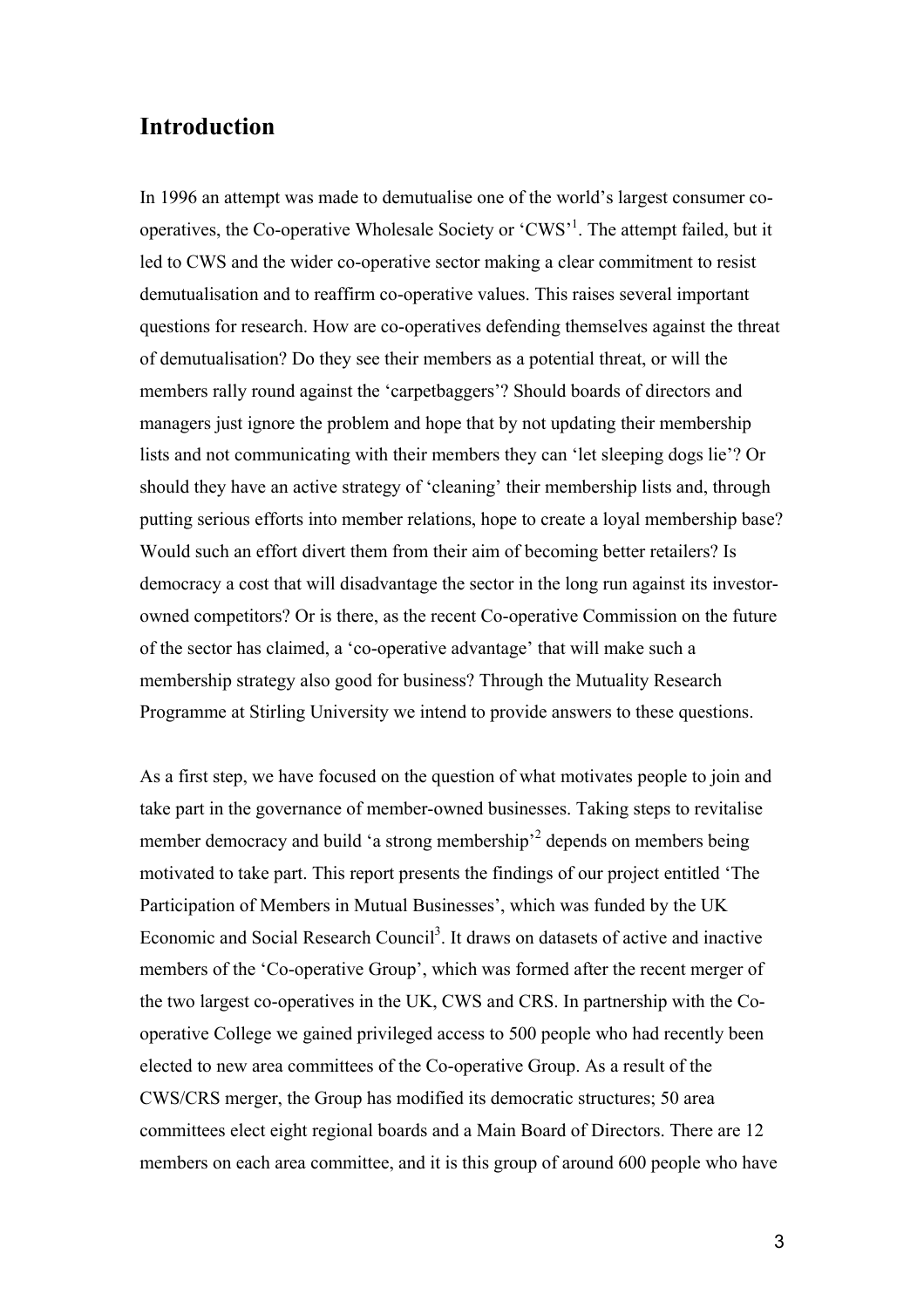been the main focus of our research. As a 'control' group, we also took a random sample of 100 non-participants; people who are on the Group's "members' network" who receive regular information but are not currently active. The project builds on a previous study funded as part of the ESRC's 'Democracy and Participation Programme<sup>14</sup>. This first project developed a complex theoretical model of what makes people participate, focusing on the participation of public service users in local authority housing and community care services<sup>5</sup>.

#### **Why the Co-operative Group is important**

We were delighted to be able to study the Co-operative Group, for two reasons. First, the demutualisation of a large proportion of the building society and mutual insurance sectors in Britain, and the successful defence of mutuality by a number of leading mutuals, have led to a renewed interest in this form of business organisation<sup>6</sup>. There is a vigorous debate concerning the advantages and disadvantages of mutuality and whether member-ownership by customers is an effective means of corporate governance. Consumer co-operatives are mutuals, and we have focused on a cooperative that had also recently been targeted by demutualisers. Unlike financial mutuals, co-operatives have a tradition of member-involvement, and we extended the motivational model to co-op members in order to find out whether mutually owned businesses can motivate members to take part in their governance. During our research, this issue has become even more important for public policy in England; health trusts are being invited to apply to become independent foundation trusts. These will be multi-stakeholder mutuals, offering membership to local people, employees and relevant organisations. Chief executives of the new trusts want to know how to make member participation work, and the experience of those consumer co-operatives that have tried is directly relevant<sup>7</sup>.

Second, there is the question of scale. Can large-scale co-operative and mutual businesses remain true to the principles on which they were originally founded? Is it still possible for them to be governed by their members? One of the strongest arguments for the demutualisation of UK building societies was that they are just too big and that an investor-owner model of governance would provide better oversight of boards and managers<sup>8</sup>. The hostile takeover bid for CWS was justified on the basis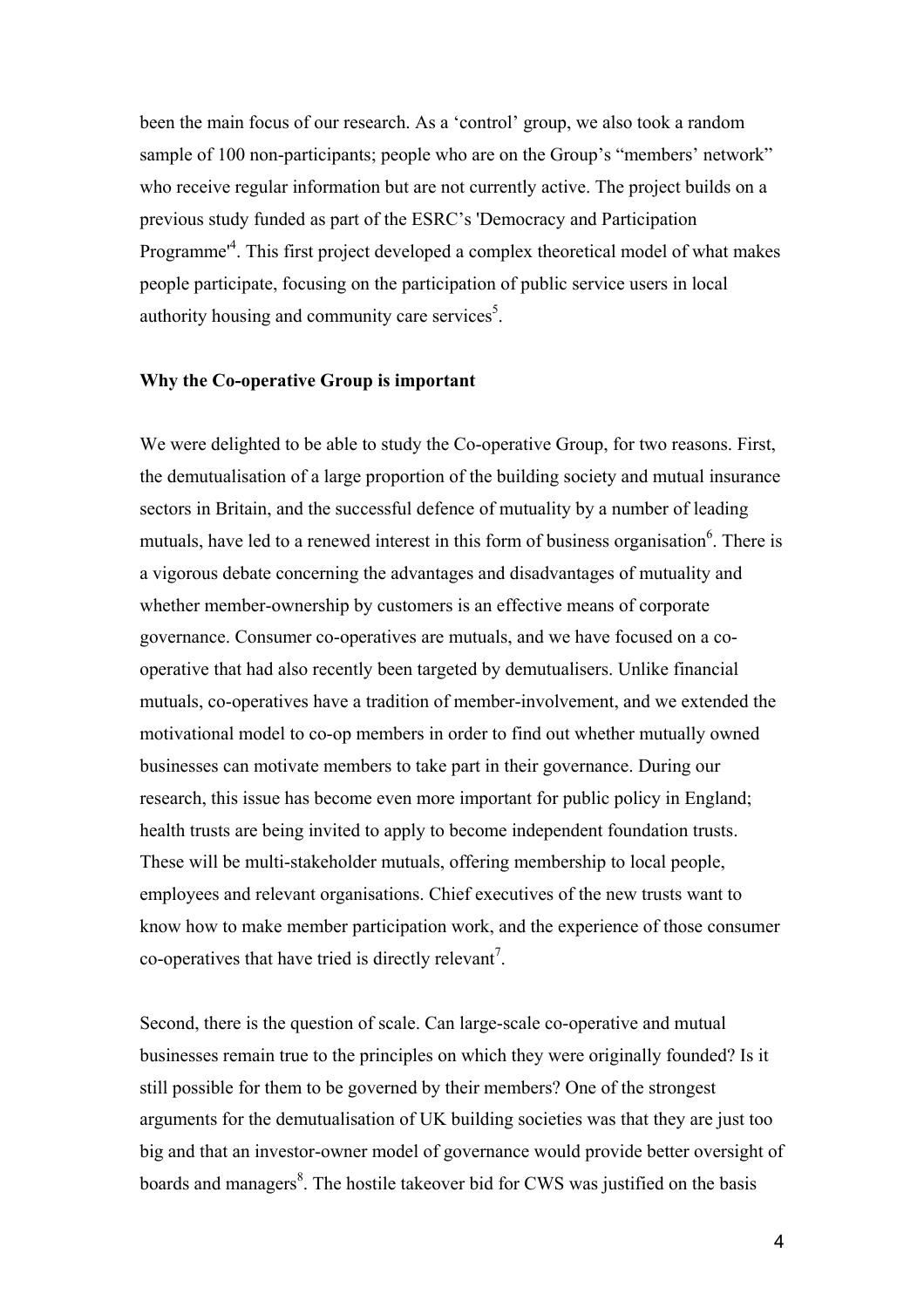that the co-operative had become too complex, poorly integrated, and with an ownership structure that allowed managers to get away with poor performance. When there are millions of members - so the argument goes – people do not have enough incentive to participate; their ownership stake has little monetary value and their individual 'voice' is insignificant. Because members are not incentivised to take any interest in governance, a large mutual is likely to perform worse than an investorowned business<sup>9</sup>. Also, if the mutual's managers do try to develop an active membership strategy, this will add costs to the running of the business that investorowned companies do not incur. It is easier to mobilize individuals in small groups than large ones. In small groups there are more chances that an individual will believe that he or she is the decisive player for collective success. People recognize their contribution to the collective goal, others appreciate their participation, and there are social pressures all of which strengthen group identity<sup>10</sup>. In a large-scale co-operative, how easy it is for members to feel that their actions will be decisive, and will they develop a strong sense of group identity? Is it true that *the larger the scale of a democratic organisation, the less likely its members will be to participate?* By studying the Co-operative Group, we should be able to give answers to these questions.

#### **How much participation is needed?**

Many co-ops are now identifying the need to mobilise a wider cross-section of their membership, particularly to ensure that currently under-represented groups are included. There is, however, a generally accepted view that large-scale co-ops and mutuals do not need 'mass' participation. They need a small group of a few hundred active members who emerge from the membership are prepared to interest themselves in the business, to stand for elections to boards, and to represent members in general. They need a much larger group to be knowledgeable about the organisation, to develop some loyalty and pride in it, to have some appreciation of its distinctive values, and to vote intelligently for their representatives. They then need to keep in touch with the mass of members through market-research type methods, but also by asking them to democratically endorse important decisions. This has led some consumer co-ops to target three types of member: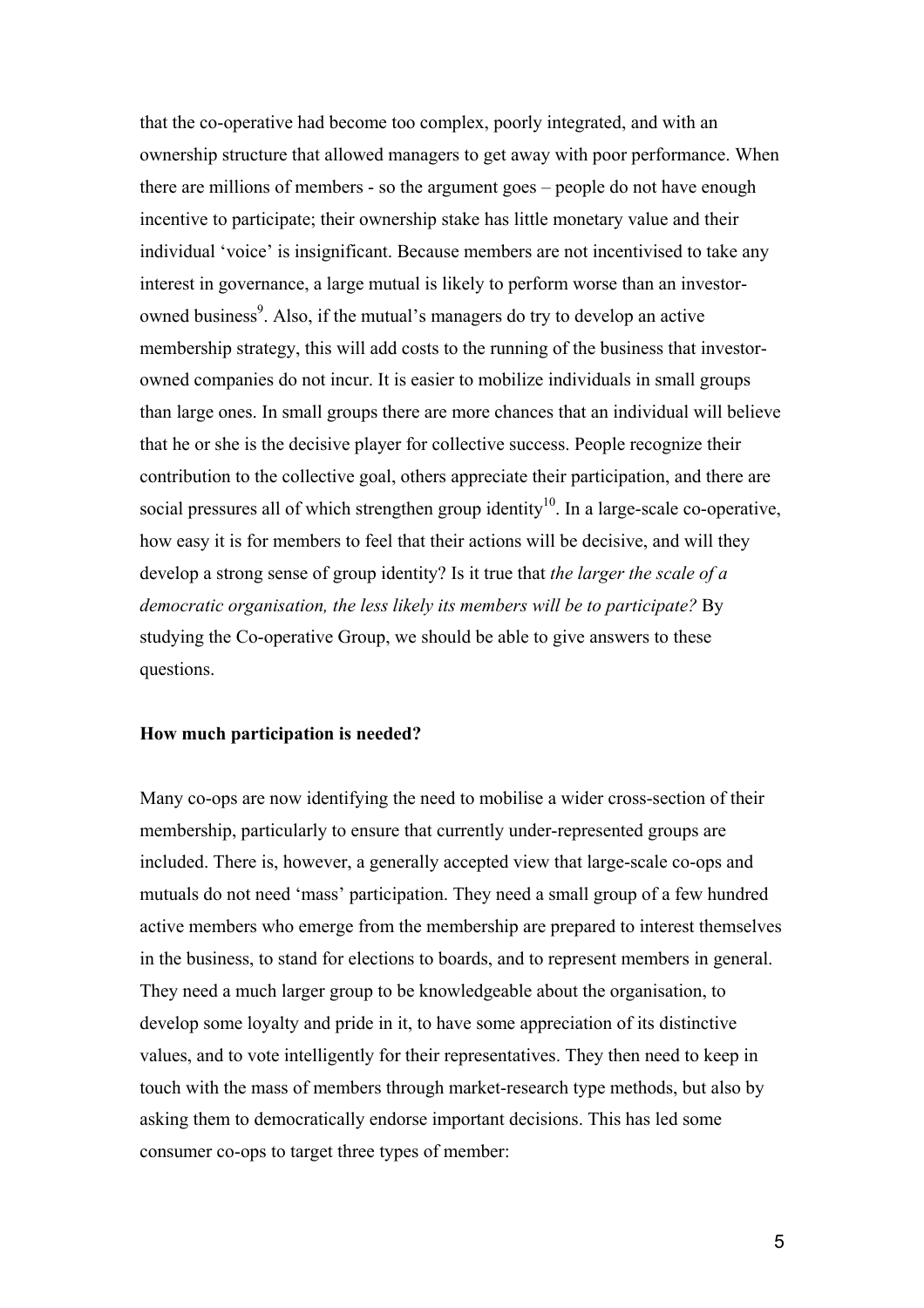- 1. those 'true believers' who can be persuaded to train as potential board members
- 2. those who can be formed into a kind of 'supporters club' who believe in the aims of the organisation and will participate through voting or attending annual meetings or social events
- 3. those who believe vaguely in the ethos of the organisation, will not participate, but want to be kept informed and to have their views canvassed occasionally.

In a recent book, we have used this typology to present a more dynamic 'umbrella strategy' for the promotion of member involvement <sup>11</sup>

| <i>STAGE 1</i>                                                                                                | <i>STAGE 2</i>                                                                                                                                                                                                                                             | <i>STAGE 3</i>                                                                                                                                                                                                                                                                                 | <i>STAGE 4</i>                                                                                                                                                                                                                                     |
|---------------------------------------------------------------------------------------------------------------|------------------------------------------------------------------------------------------------------------------------------------------------------------------------------------------------------------------------------------------------------------|------------------------------------------------------------------------------------------------------------------------------------------------------------------------------------------------------------------------------------------------------------------------------------------------|----------------------------------------------------------------------------------------------------------------------------------------------------------------------------------------------------------------------------------------------------|
| <b>IDENTIFY</b><br><b>MOBILILIZATION</b><br>POTENTIAL'                                                        | MAKE<br><b>MEMBERSHIP</b><br><b>MEANINGFUL</b>                                                                                                                                                                                                             | <b>BUILD</b><br><b>CONFIDENCE</b><br><b>AND TRUST</b>                                                                                                                                                                                                                                          | <b>REMAIN</b><br><b>ACCOUNTABLE</b>                                                                                                                                                                                                                |
| Re-activate<br>$\mathbf{1}$ .<br>membership<br>(update databases,<br>etc)<br>2.<br>Conduct member<br>research | (Re) establish<br>democratic<br>structures<br>Provide good,<br>2.<br>clear, relevant<br>information<br>Recruit/select<br>3.<br>'type 1' members<br>to task-oriented<br>roles<br>Engage 'type 2' and<br>4.<br>'type 3' members as<br>creatively as possible | Allow members<br>time and space<br>to reorientate<br>Reinforce the<br>$2_{1}$<br>$2_{-}$<br>values and benefits<br>of mutuality<br>Resist temptations<br>3.<br>to use a participation<br>strategy to 'hard sell'<br>to members<br>Engage widely and<br>4.<br>responsibly with<br>the community | 1. Make accountability<br>central to corporate<br>governance & strategy<br>Reinforce the importance<br>and value of member<br>democracy<br>3. Ensure that democratic<br>structures are continually<br>renewed', and therefore<br>remain legitimate |

### *Figure 1: An Umbrella Strategy for Promoting Member Involvement*

Identifying the 'mobilisation potential' (Stage 1) may not be straightforward for many large co-ops and mutuals. However, processes are underway in several of them, including the Co-operative Group, to update membership records. In this way, co-ops are able to regain a clearer understanding of their relationship with each of their members. This is a pre-requisite for the remaining stages, where a new, 'accelerating' approach to participation becomes possible with (i) the mobilisation of a wider crosssection of the membership around core values, and (ii) the rebuilding of institutional capacity.

While this model provides an overall agenda for promoting wider member involvement, there is a crucial underlying issue. Member democracy depends on the active involvement of members, but many co-operatives are worried whether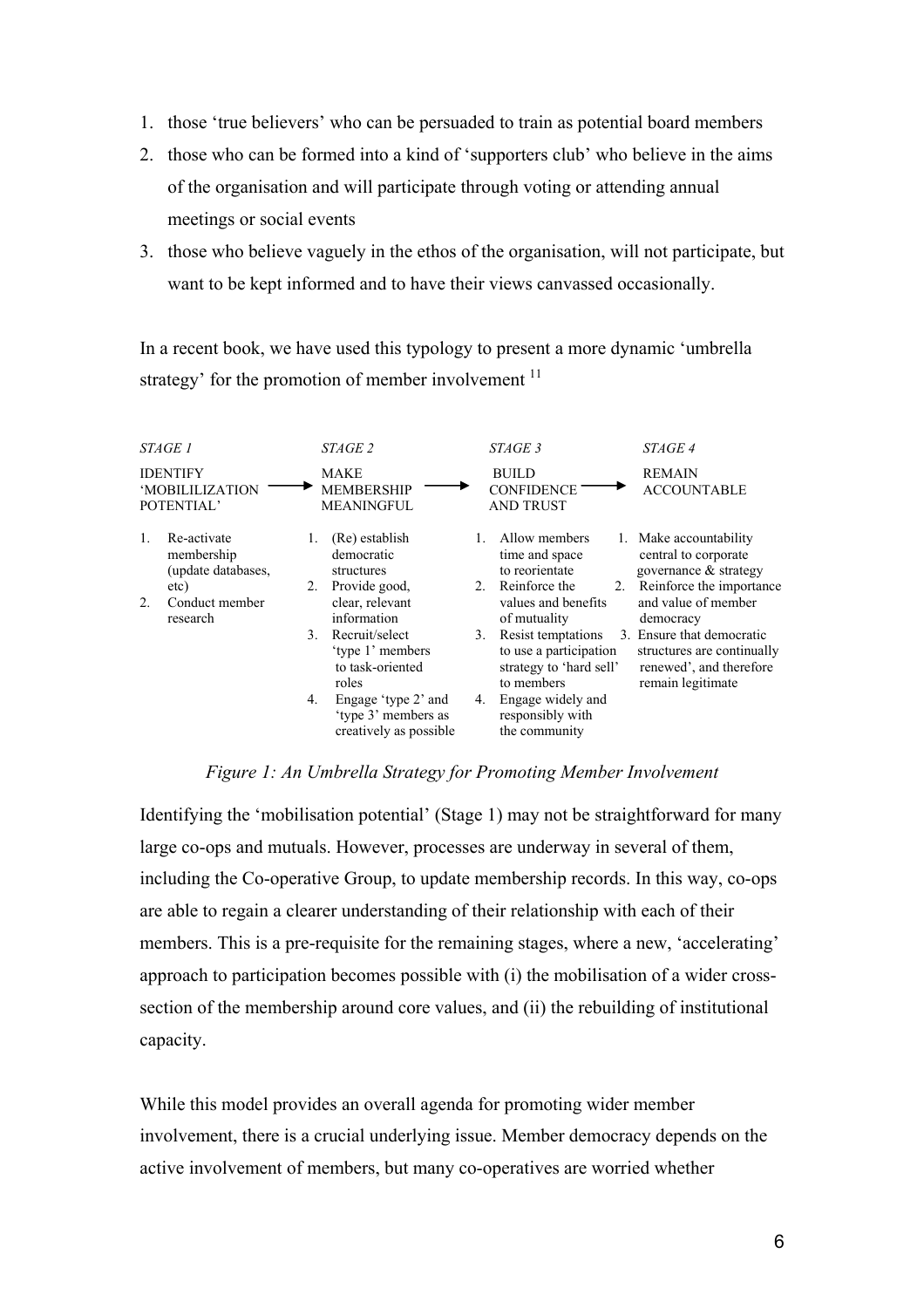members are willing to participate. We need to know what galvanises members to come forward to participate in governance, and what incentives sustain their participation over time. In particular, we are interested to know how members relate to an organisation of the scale of the Co-operative Group. The approach taken by the Group's directors and managers to mobilise members and build their capacity is one side of the story. The other side is how members themselves see it, and what incentives they feel they are given to participate.

#### **What motivates co-operative members to participate?**

For the project, we draw on a theoretical model we have been developing over the last four years. We call it a 'Mutual Incentives Theory' (MIT) of motivations to participate. First, it is 'mutual' because it does not assume that people are inherently co-operative or selfish, but that their motives are a blend of self-interest and concern for others. Motives vary depending on the circumstances – in some circumstances people are more selfish, in others they are more concerned for others. To find out what mix of motives they have, instead of just theorising, we have we have to ask people. Second, the theory is mutual because it recognises that in a co-operative there is no need to contrast the interests of oneself and of other people, because the mutual structure of a co-op allows us to pursue our own interests by co-operating with others. As one co-operator described it way back in the 1830s, co-operatives foster 'collective self-interest'.

MIT examines two general social-psychological theories of motivation. The *individualistic approach* is developed from social exchange theory<sup>12</sup>. It assumes that people are motivated by individual rewards and punishments, and provides a set of generalisations about how they interact (see Figure 2).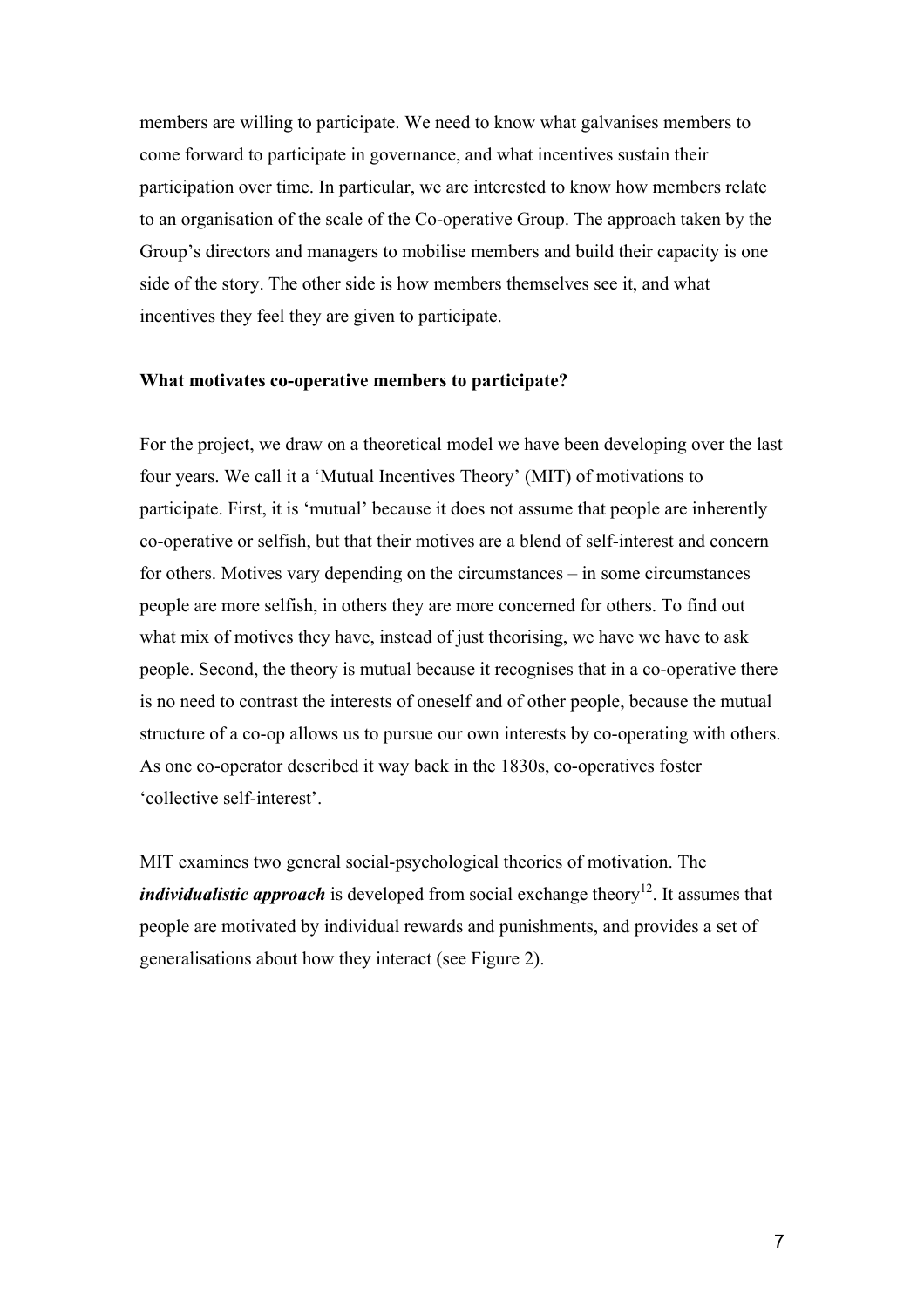

*Figure 2: Individualistic Incentives* 

The *collectivistic approach* is drawn from theories of co-operation<sup>13</sup> (see Figure 3). It interprets human behaviour very differently, assuming that participation can be motivated by three variables:

- 1. Shared goals: people express mutual needs that translate into common goals
- 2. Shared values: people feel a sense of duty to participate as an expression of common values
- 3. Sense of community: people identify with and care about other people who either live in the same area or are like them in some respect



*Figure 3: Collectivistic Incentives* 

This approach generalises that the more each of these three variables is present, the more likely people will be to participate. In our research the two approaches – individualistic and collectivistic - have been kept separate and tested alongside one another to allow a final interpretative framework to emerge from the data.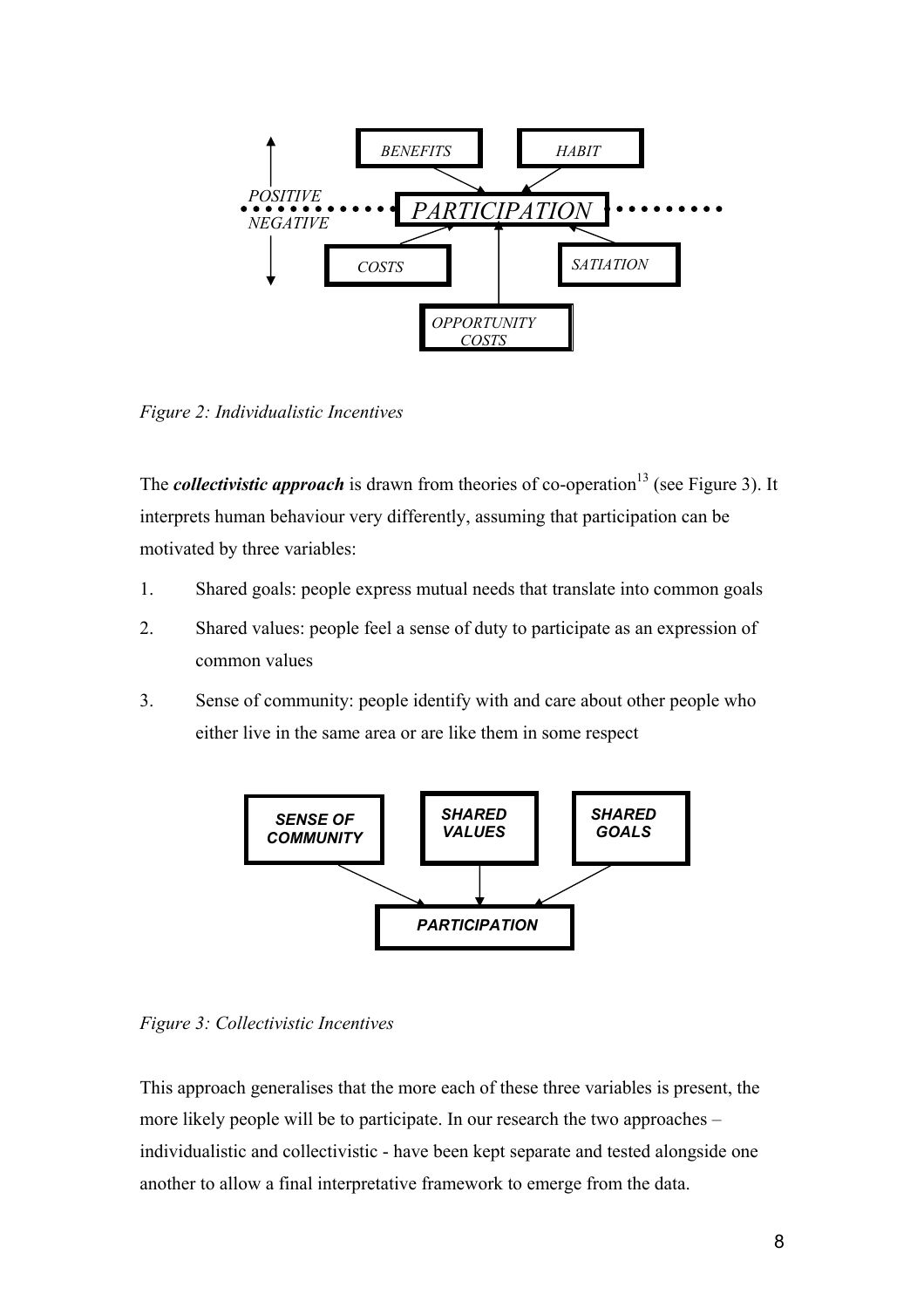The insights of Mutual Incentives Theory are important, but on their own they are not enough to explain what makes people participate. MIT needs to be linked to other potential explanations if we are to provide a more rounded interpretation. Incentivebased explanations can be seen as 'demand-side' models, whereby incentives create a demand for activism. By contrast, other aspects such as personal resources and mobilisation factors provide 'supply-side' explanations, which act to supply higher levels of participation. A general model would include both demand and supply side variables<sup>14</sup>. This leads us to propose a general model that we have termed the 'Participation Chain' (see Figure 4).





The model has a number of levels, or 'links' in the chain. It expands upon the insights of Mutual Incentives Theory to take account of a number of important studies of participation in mainstream politics, interest groups, social movements, and voluntary work, as well as in public services. The first level includes the prior *resources* and capacities of potential participants<sup>15</sup>, the next level their *mobilisation* <sup>16</sup>. MIT then becomes the third link in the chain.

Size can have important effects at each of these levels, which triggers a number of important questions. Do members feel that their resources are inadequate to support involvement in as large an undertaking as the Co-operative Group? Do members find it difficult to identify with strategic governance issues, see the opportunities to participate as being too distant or remote, or find themselves isolated from recruitment networks? Does size weaken members' motivations to participate?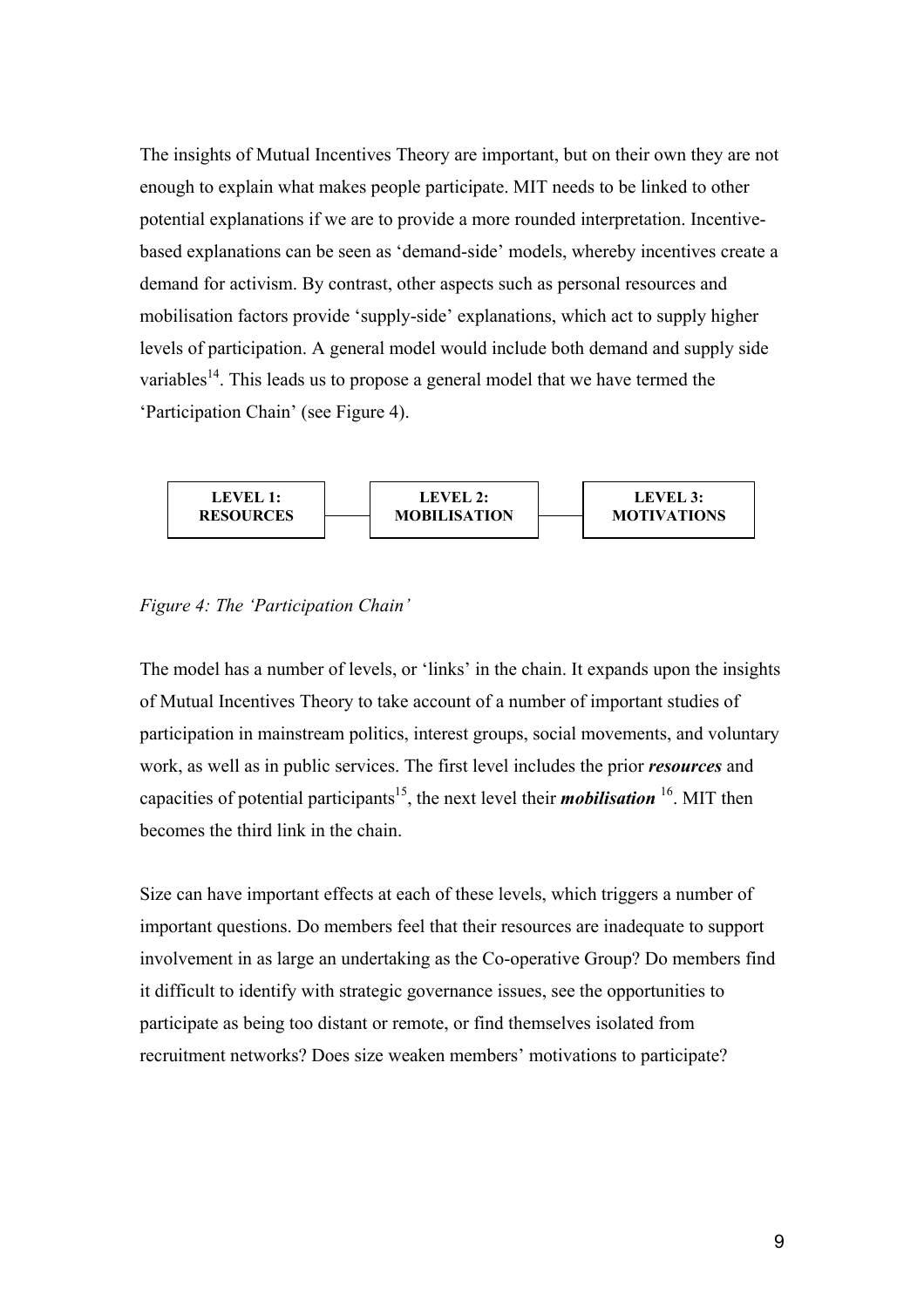#### **Methodology**

The main data collection method was a self-completion questionnaire. We asked all the people who join the Group's area committees in the first and second round of elections to fill in the questionnaire, and the eventual return was around 90% (448 out of an estimated 500 people). In addition, we carried out observation in area committee meetings, and were granted access to meetings of two regional boards and an area committee members' conference. In-depth interviews with area committee members, and qualitative interviews with key informants provided more depth. The Cooperative Group provided us with a randomly sampled list from their Members' Network of members who are not currently active. We carried out a postal survey and gained a reasonable return (considering the inherent difficulty of interesting nonparticipants) of 98 questionnaires (36%).

#### **Key Research Findings And Their Implications**

#### *(i) Motivations*

On *individualistic incentives*, we assume that the higher the cost to participants, the lower will be the level of participation. Few respondents considered *direct costs* to affect them (see Figure 5). 55% of participants and 45% of non-participants said that none of these costs applied. Overall this is good news for the Co-operative Group, because it means that this most basic disincentive is not all that important. However, 20% of non-participants - a significant minority - did say that financial costs were important to them. There is an underlying issue for the most active participants in this regard too. Of the 10% of participants who said financial costs were important, the majority were from the most active categories. The scale of the Co-op Group may be an issue here, in that the most active participants may be expected to travel considerable distances and incur considerable costs upfront in order to both participate fully in the governance of the business, and demonstrate their ongoing commitment to the co-operative movement (and hence get re-elected). Participants' direct expenses for attending meetings and events were usually covered, but many activists reported having extensive 'hidden costs', which they often felt uncomfortable about claiming back. While direct costs do not generally seem to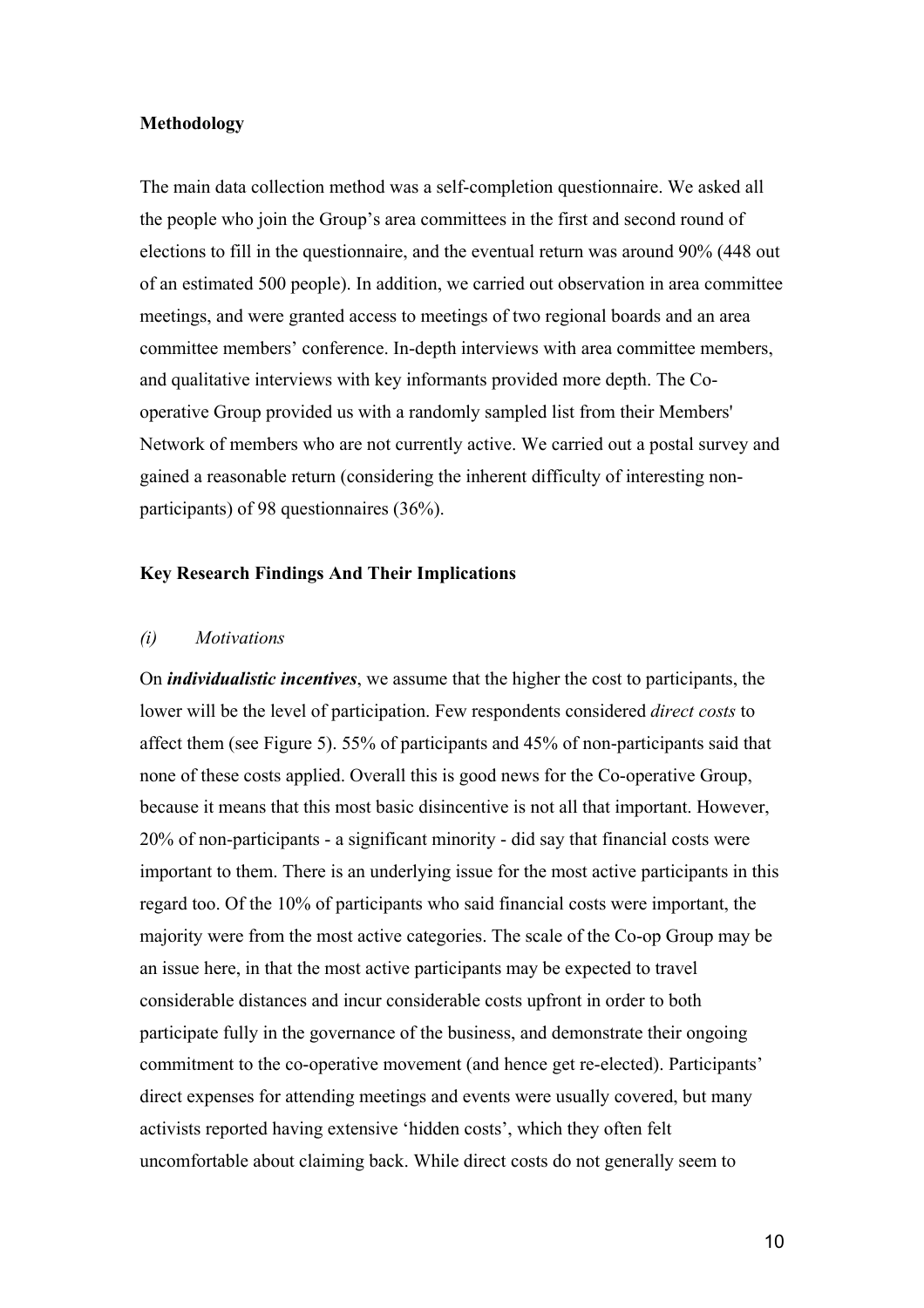provide a significant barrier to participation, these findings suggest potential areas for fine tuning.

The story is similar for *opportunity costs;* just 7% of participants and 28% of nonparticipants report that these costs put them off participating. However, the difference between these figures is statistically significant. In a world where many things compete for people's attention, a significant minority of non-participants feel they have something more valuable to do with their time.



Participation varies positively with benefits and habit. The development of *habit* is important, as it means people have stopped calculating what they might get out of it, and just carry on participating. In our study habit only affects a quarter of participants. However, this proportion is likely to increase the longer new area committee members take part, provided major changes in routine are avoided. A possible problem is the large geographical size of some of the 50 areas. In order to ensure members a reasonable chance of access, area committee meetings often rotate between venues in different parts of the area. This can have a negative effect on the development of habitual participation amongst members. However, equality of access to democratic structures is a fundamental co-operative principle, and one that must be defended. Furthermore, if rotating meetings means that habit does not build up amongst area committee members, it does not mean that it will be impossible to sustain their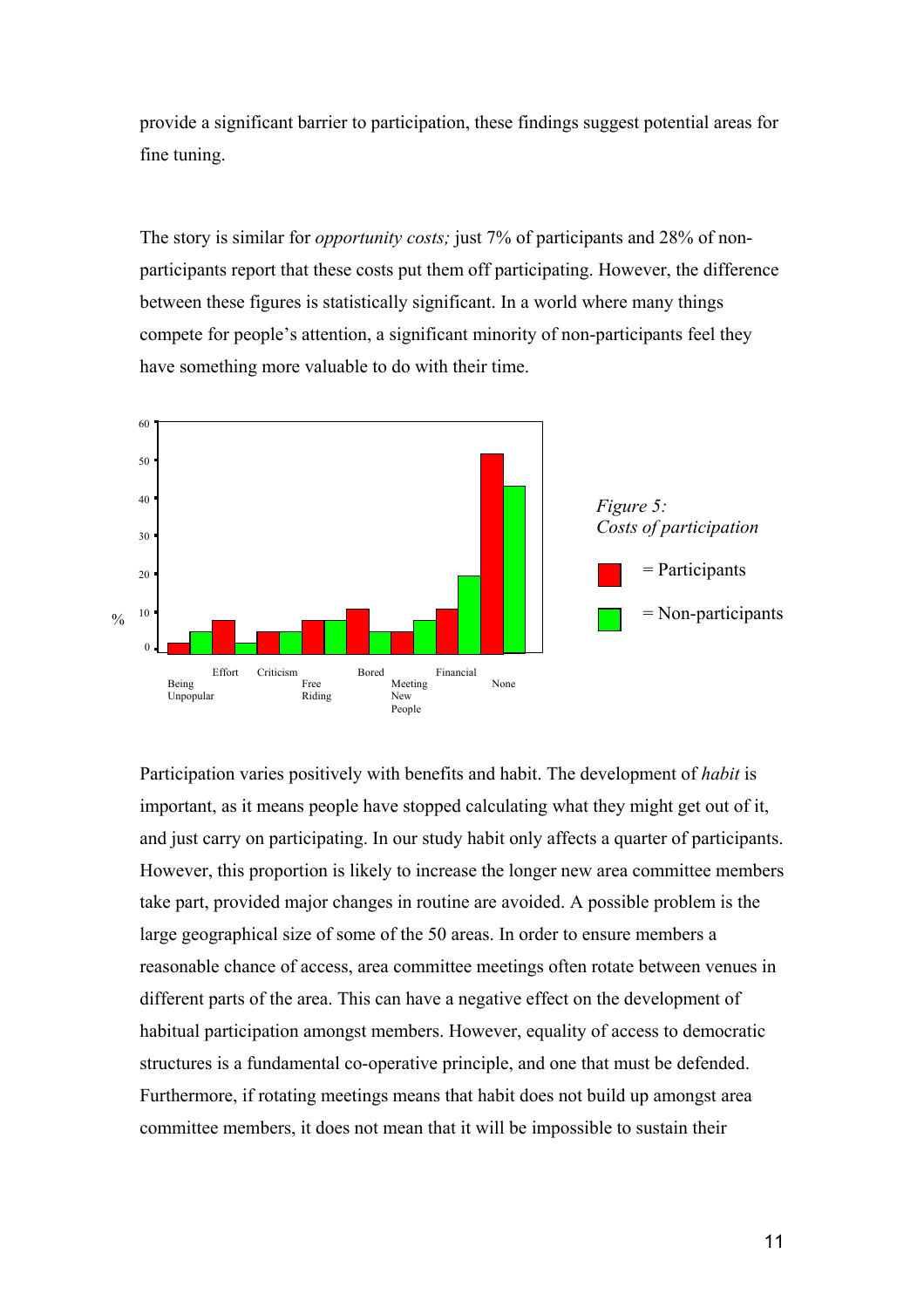participation; it will simply be harder work. This might mean deciding to give additional resources to support participation in the largest of the Group's areas.

*Benefits* can be subdivided into 'external' (material/tangible) and 'internal' (subjectively perceived) types. 'External' benefits were not widely reported as being influential (see Figure 6): no more than 16% of respondents said that any of these benefits were important to them. This is surprising, because area committee members are paid an honorarium of £500 a year (plus further increments if they participate at Regional or Main Board levels), and receive a 10 percent discount on purchases. However, some members pointed out that if they calculated the payment as an 'hourly rate', they would be receiving no more than a fraction of the UK minimum wage. Few participants see these financial benefits as an incentive. They prefer to think of them as a buffer against the hidden costs of participation, and as recognition of their commitment. These symbolic meanings do have a strong effect, and it would be a mistake to think that these payments could easily be withdrawn.

By comparison, many more respondents considered 'internal' benefits to be important to them, particularly 'a valuable learning experience', 'a sense of achievement', 'a chance to have my say' and 'enjoyment'. If the Co-op Group wishes to increase participation it should concentrate on these more internal rewards. Our research suggests:

- Make sure that appropriate levels of information and an open learning environment are available to members
- Provide adequate opportunities for discussion and debate at all levels of the democratic structure
- Provide regular feedback to members to allow them to share in collective successes
- Credit members when they are successful in initiating positive changes
- Ensure there is an appropriate balance between a 'task' focus and a more 'social' focus in members' activities

Again, the scale and complexity of the Co-op Group has to be considered. Distributing the information that members want on this scale is difficult enough. In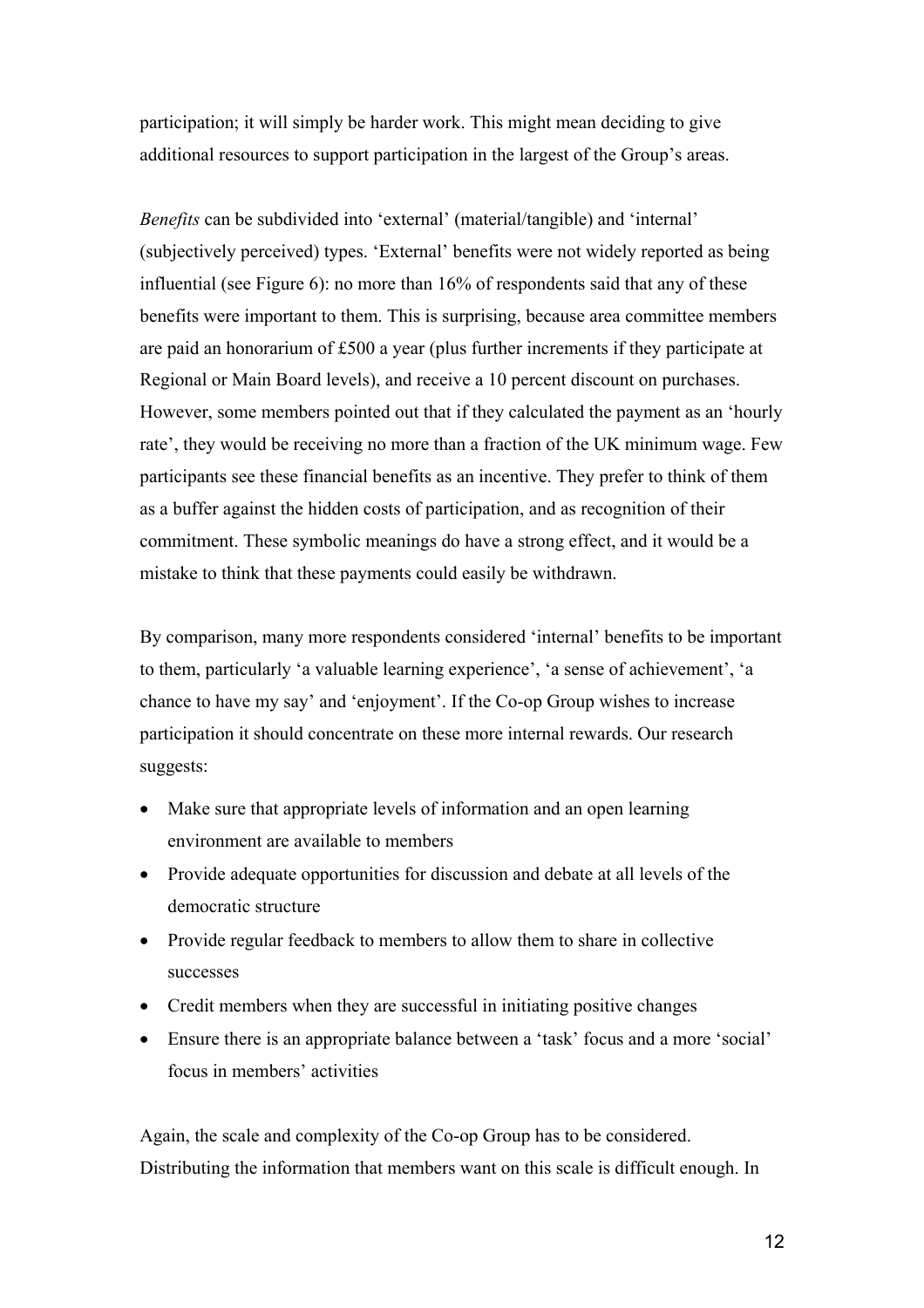such a complex business, it can be even harder getting the balance right between 'flooding' members with too much information and not giving them enough. Ensuring that all members have the opportunity to get involved in deliberative processes can also be difficult (and costly) on this scale, and the Group has adopted the more realistic goal of localising participation to an area level. However, the size of some of these areas needs to be kept under review – some large areas are already struggling to remain inclusive. According to one key informant, the scale of the organisation can also make it harder to keep track of members' contributions as they progress through the various governance structures, 'unless a conscious effort is made to do this'. There was an expectation that area committee representatives at Regional and Main Board levels would provide feedback to members. However, some area committee members spoke more highly than others about the quality of the feedback they received. Some representatives were highly praised. Others were criticised for feeding back decisions made at Board level but not giving the reasons why these decisions were made. This has left members to make their own assumptions, devaluing their participation as a learning opportunity and running the risk of them initiating counter-productive rumours as a way of 'getting to the facts'.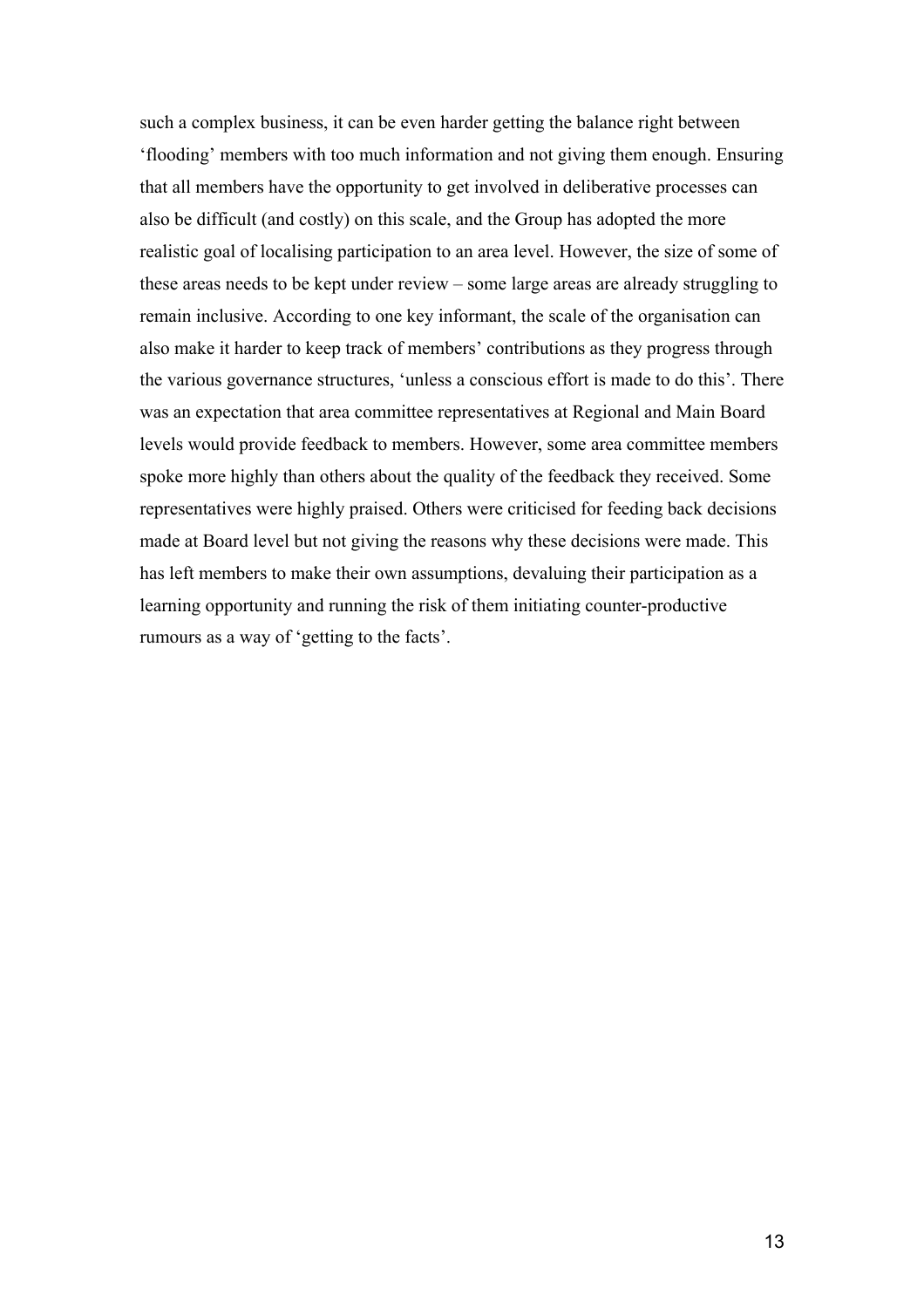

This part of MIT weighs members' perceptions of the costs against the benefits of participation. Participants' motivations seem clear-cut - the benefits outweigh the costs, making continued participation more likely. However, the influence of these individualistic incentives is called into question by a key finding; over 75 percent of participants who expressed a preference said they would still participate *without* any of these incentives. They have collectivistic incentives that outweigh the individualistic ones. When asked, most participants stated they want to get benefits for the group as a whole  $(60\%)$  as opposed to individual benefits  $(1\%)$  - 36 percent said both.

This brings us to the other side of MIT: *collectivistic incentives*. We measured these using a 29-point attitude scale, which was found to be internally reliable<sup>17</sup>. Items were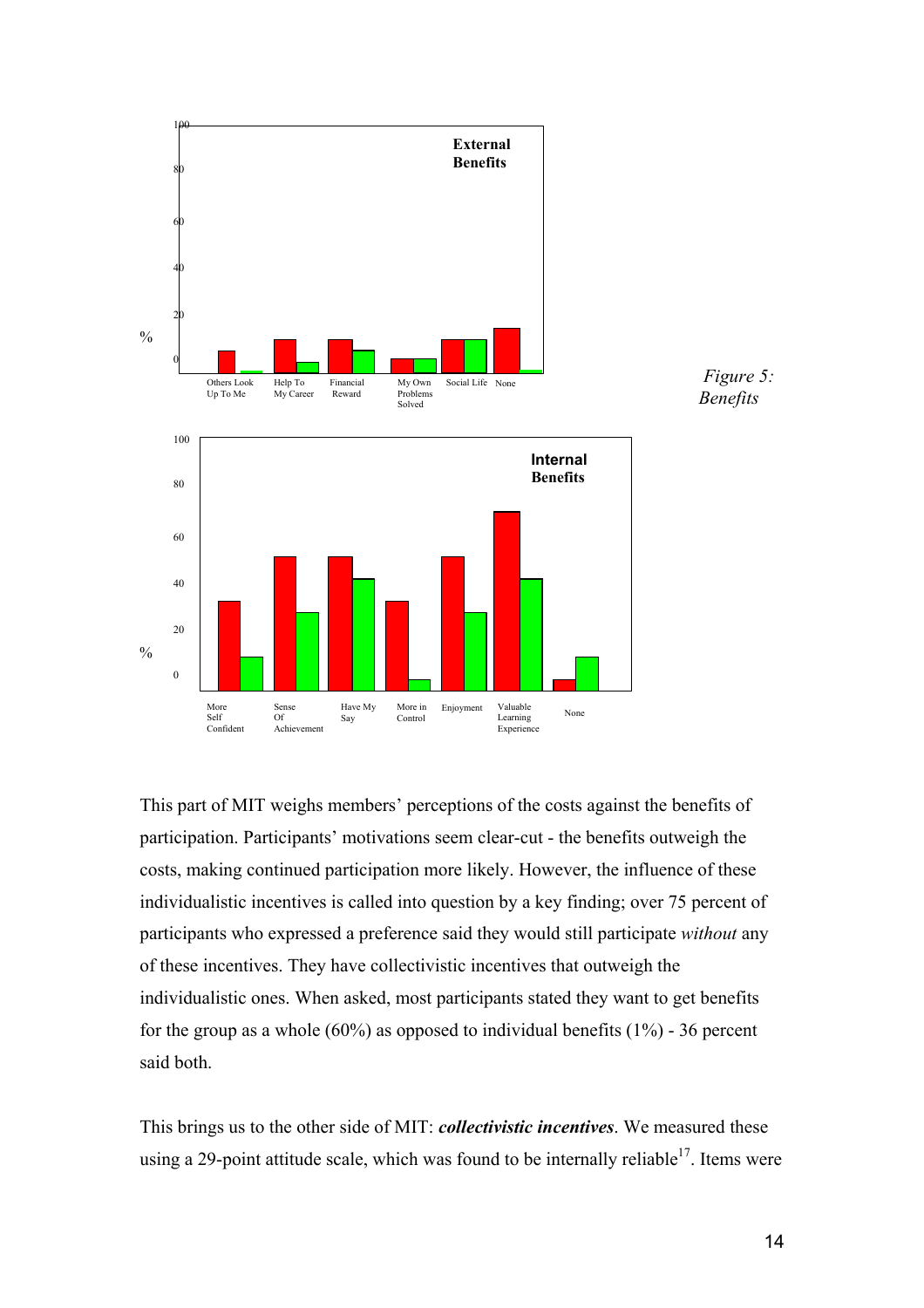assigned to each of the three positive variables in Figure 7: sense of community, shared goals and shared values. We found that non-participants scored significantly lower on each of these three measures than participants <sup>18</sup>. It is not that they have no sense of community, shared goals or shared values, just that their attachment to them is weaker. Among participants, in a straight fight between our individualistic and collectivistic explanations, collectivism wins conclusively. Some might argue that we are simply measuring what members want us to hear. However, depth interviews and observations at meetings confirm that collectivistic thinking and discourse are dominant amongst participants. The influence of individualistic incentives is not necessarily unimportant, but it is secondary. What follows is that a strategy for participation should not only seek to provide individual internal benefits; first it should strengthen members' collectivistic incentives.

|                      | <b>Participants</b> | <b>Non-Participants</b> |
|----------------------|---------------------|-------------------------|
| Sense of Community   | 2.15                | 2.59                    |
| <b>Shared Values</b> | 2.58                | 2.92                    |
| <b>Shared Goals</b>  | 2.58                | 2.97                    |
| <b>OVERALL</b>       | 2.44                | 2.89                    |

## *Figure 7: Collectivistic Incentive Scores (NB: Lower scores indicate stronger collective motivations)*

Area committee members do have a *sense of community*, although this does not often extend much further than general support for a Co-op shop in their own community, or support for the idea that there should be a shop where one had previously been closed. Sense of community is much weaker for non-participants. This aspect will need to be strengthened if more members are to be encouraged to come forward and show a more active interest in governance, perhaps moving from 'type 3' to 'type 2' members in our earlier typology. Key strategies for strengthening members' sense of community include providing (i) a focus for community identity, and (ii) more opportunities for member interaction. Co-op shops provide a strong physical presence in many communities, and an important resource for the development of a sense of community. Yet some area committee members felt that shops were being under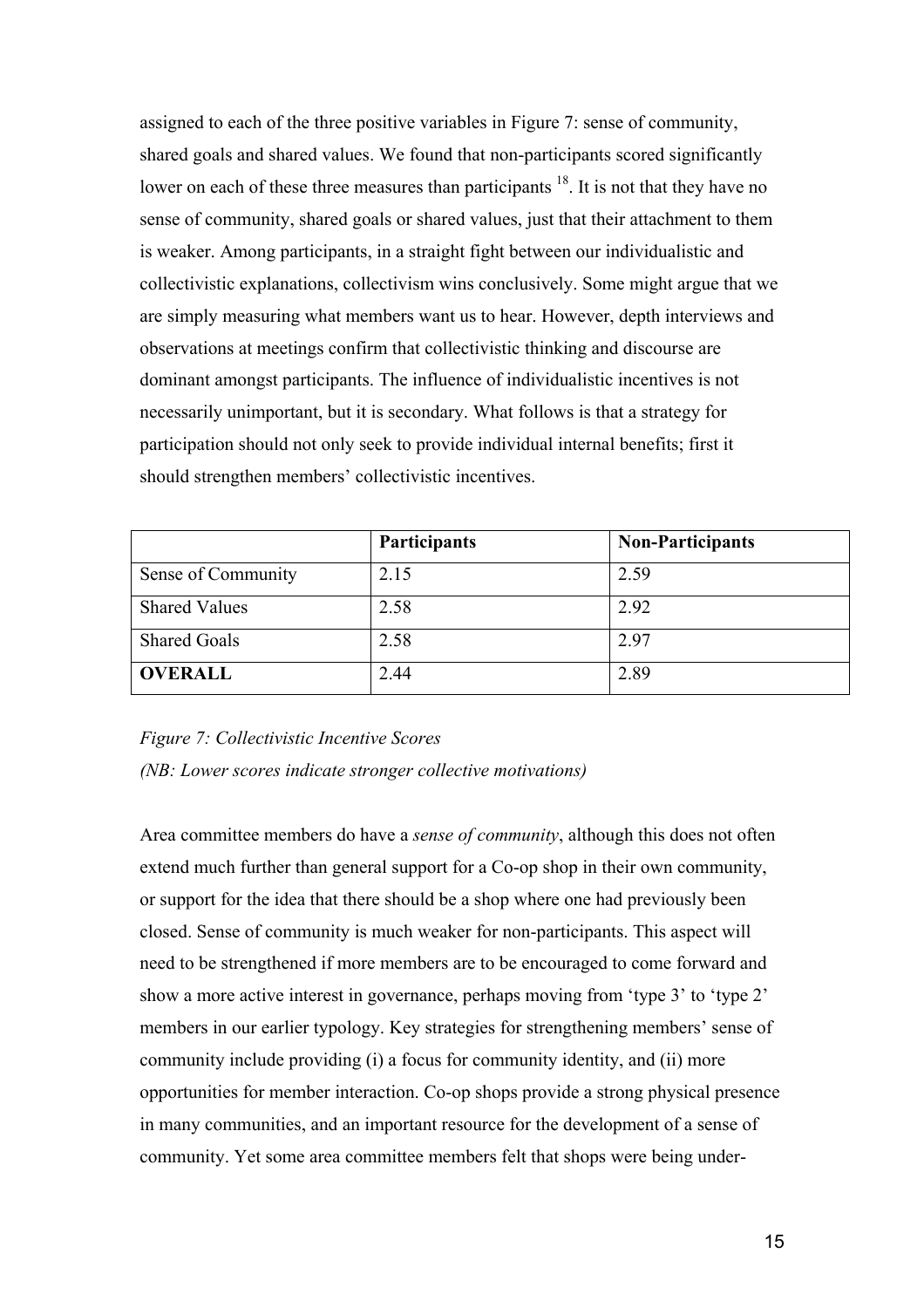used. Ways to enhance the sense of community include widening members' involvement in both the running of their local shops and the award of the 'community dividend' to local good causes. However, at least as important are ways to foster more member interaction. Task-focused group activities such as members' day seminars and conferences have provided useful opportunities for interaction. These have sometimes been supplemented with more social activities such as open days, food and wine tastings, and so on. More needs to be done along these lines, but as part of an integrated participation strategy rather than as stand-alone events.

Again, size is an issue here for the Co-op Group. Developmental activities are usually organised by the Group's regional secretaries, in tandem with 'corporate affairs officers' who work at area level. They are backed up by the efforts of area committee members, but both officers and members seem to be overstretched in these roles. Hence, despite agreement that member development needs to have a more local focus, there is widespread awareness of the difficulties of this within given resources. This presents the Co-op Group with three main options with regard to increasing the sense of community. First, new technologies such as video conferencing are being used to provide additional opportunities for member interaction. However, this is less effective at building up a sense of community than face-to-face interaction. Second, the large scale of the Co-op Group's areas could be rethought. Some areas could be split down again, though this would add to the costs of servicing the already large governance structure. Third, member development activity could be increased at shop level. This could be the base of the membership pyramid, upon which the more formal participation in governance structures could be built.

When it comes to developing *shared values* the Co-op has a natural advantage, in that the values and principles set out by the International Co-operative Alliance provide clear guidelines<sup>19</sup>. The Co-operative Group is now giving increasing emphasis to these values and principles, even in its business planning. Yet while traditional political activity is still an important source of shared values, the Co-op needs some alternative rallying points. The current emphasis on fair trade and ethical consumerism is useful here. This may also provide a common value focus that in time builds up commitment among members who joined for less radical reasons. For the moment however, progress on developing shared values amongst co-op members is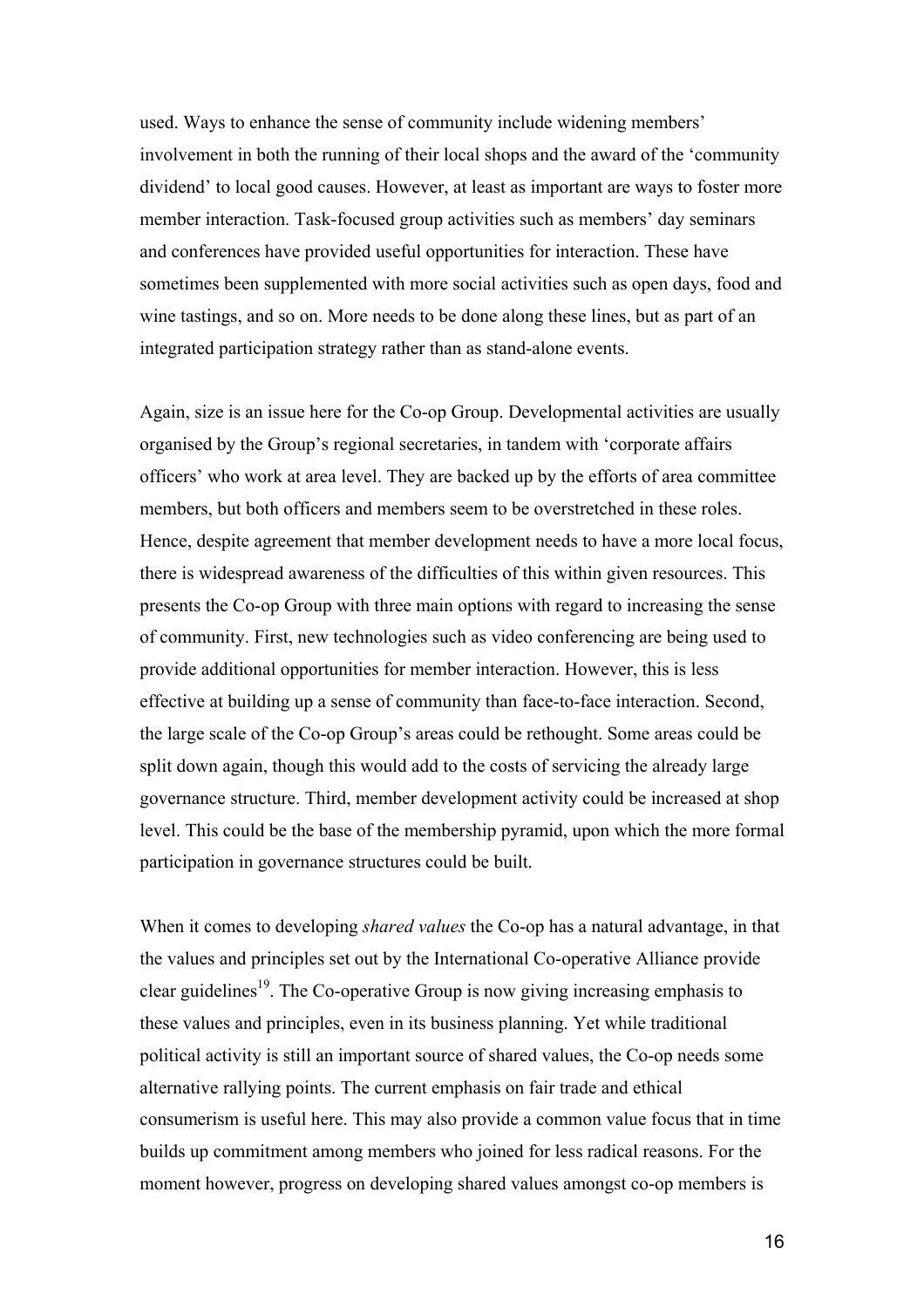sluggish. The idea of a 'co-operative difference' rests on how members differentiate the Co-op from other enterprises. Yet some area committee members felt that the status of being a member is not reinforced enough. As one respondent put it, 'we need more publicity in the shops about membership and what it *means*' (emphasis original). Size is not as important a limiting factor here, as values and principles can extend and be shared across long distances. However, the logistics of supporting shared values can be problematic. Communicating this message strongly and consistently in an organisation of the sheer scale of the Co-op Group will depend upon sustained leadership and commitment from the very top of the organisational hierarchy, reproduced at local level by employees in the Co-op's stores.

#### Members' commitment to *shared goals* depends on the sense that:

- the organisation as a whole is working towards the same objectives and 'pulling in the same direction' as members
- committees are effective they are able to 'get things done'

Many area committee members do have some sense that the organisation and its members are 'moving together'. There is a clear demarcation between the work of the areas, which is mainly advisory, and the regions, which is much more concerned with decision-making and budgeting. Our evidence shows that area committee members understand this, and that their aspirations are not unrealistic. A more significant problem is area committee members' sense of effectiveness. Some are frustrated by their perceived lack of real influence. One crucial relationship is with their local area manager. Where the relationship is a good one, this individual is able to provide good information, link members to local managers and shop staff, and account for the actions of 'management' in general. S/he will listen to members' advice and make sure that the views of the committee members are taken into account. Some areas have this kind of relationship, while others still do not. One respondent told us what a pleasant change it had been 'to be listened to for a change' after a new manager had taken over from one of 'the old guard'. For many area committee members, the key focus is on what is happening at the local store level. With some ongoing reservations about influence, it seems that they generally see things to be moving in a more positive direction. Members have similar reservations in relation to higher levels in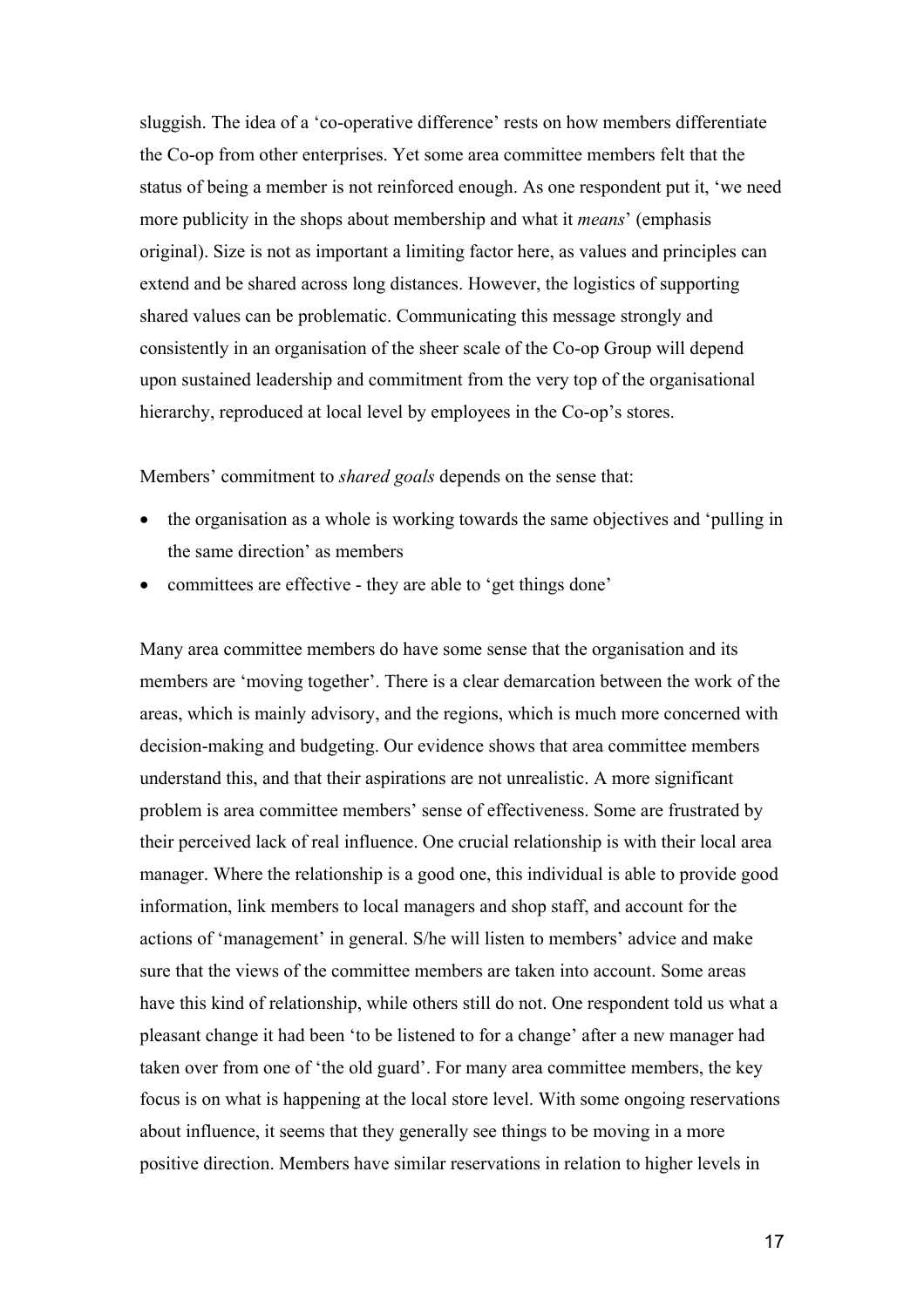the governance hierarchy. Here, area committees are dependent upon the their representatives on the regional board. We have already discussed the importance of feedback to members from these representatives. This aspect is also crucial to the development of a sense of shared goals. The feedback received is variable, although there is a sense that things are gradually improving.

Is size a factor for the development of shared goals? In area committees it was plain that most members did not have detailed knowledge of more than one or two stores in their area. Similarly, detailed knowledge of developments at more strategic levels of the organisation was also limited to just one or two key individuals. The scale and complexity of the Co-op Group therefore feeds area committee members' reliance on other people to help 'fill the gaps' in their own knowledge. This creates a doubleedged sword. If members' colleagues are trusted and seen as 'good co-operators', the sense of shared goals may be strengthened. If not, it may have a constant undermining effect on this important source of motivation.

### *(ii) Resources and Mobilisation Factors*

We now expand our analysis by considering the other factors at work in the 'Participation Chain'. The first link in the chain examines participants' *resources* such as money, time and skills. *Money* did not show up as being an important resource for participation at area committee level. 55% of participants had annual incomes of less than £10400, and participation rates did not vary significantly between those on higher and lower incomes. *Time* also showed relatively little effect, either on whether participants got started or on the quantity of their participation once they were involved. However, participants with children were less likely to participate for more than 5 hours per month. This point marks the level at which members elected to higher decision-making levels begin to participate. Childcare commitments may therefore not preclude participation *per se*, but may prove a more significant barrier to performing office-bearing or representative roles. Indeed, at higher levels of the structure things may be different for both money and time. For example, a main board member must necessarily also be an area committee member and a regional board member. S/he may also be asked to sit on the board of one or more of the Co-op Group's family of businesses, and be expected to attend a host of events, nationally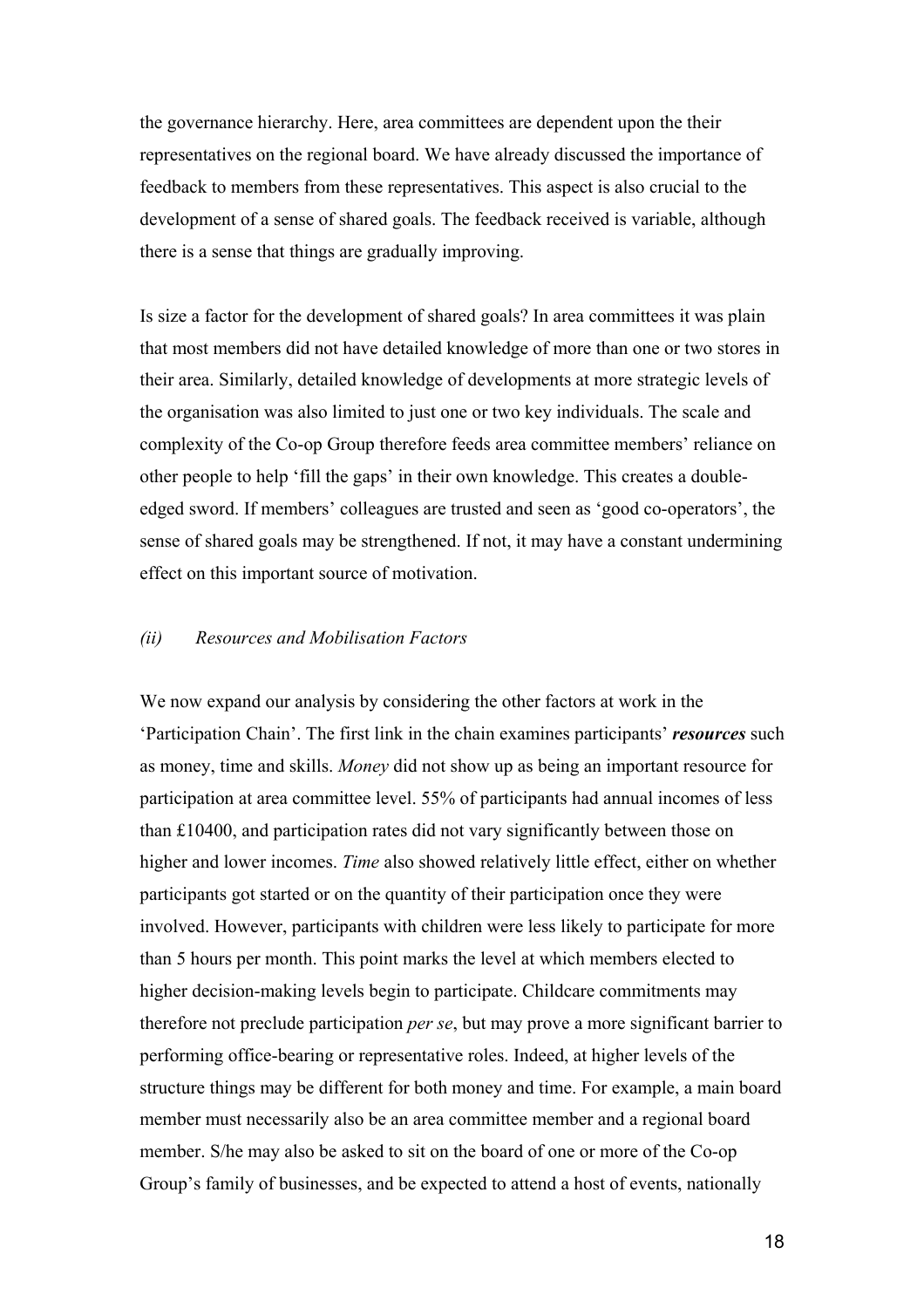and sometimes internationally, related to the Co-op movement as a whole. As one board member told us:

It is not for the faint-hearted…if I was not lucky enough to be able to juggle my various commitments I would not be able to continue – simple as that.

The scale and complexity of the Co-operative Group can place immense pressures on participants' personal resources and the ability to sustain their involvement. The Group urgently needs to review these pressures and make efforts to reduce them wherever possible. Compensation is another issue. In addition to expenses, there is a strong argument for boosting annual fees given to members of regional and main boards to the level that would be lost by an average earner. In this way, it will remove some of the barriers to those who have to be in paid work, and may help to bring younger people and more women into the higher levels of governance.

*Skills* derived from educational qualifications did not show up as important in whether co-op members got started or not – non-participants were actually more likely to have educational qualifications than participants. However, skills derived from previous experience were important. 85 percent of participants but just 52 percent of nonparticipants had previous experience. C*onfidence* has related effects. Participants reported much higher levels of confidence than non-participants about their ability to participate (96% v 57%). This was also true of their confidence in personally making a difference to getting things done (86% v 44%). Amongst participants, confidence also correlated strongly with the extent to which members participate. Confidence is related to previous experience. Are members who do not have such experience more intimidated by the prospect of participation, and if so, why? Participation is made easier by seeing how participation works in other organisations, so it follows that more effort needs to be made to build up the capacity of non-participants who do not have the experience and skills of current participants. This means putting more investment into education and training activities, and incentivising people to take advantage of them. In the past, the 'Co-op' was a major provider of adult education and library facilities, and supported organisations such as the Workers' Educational Association. In return, it received well-trained and motivated active members.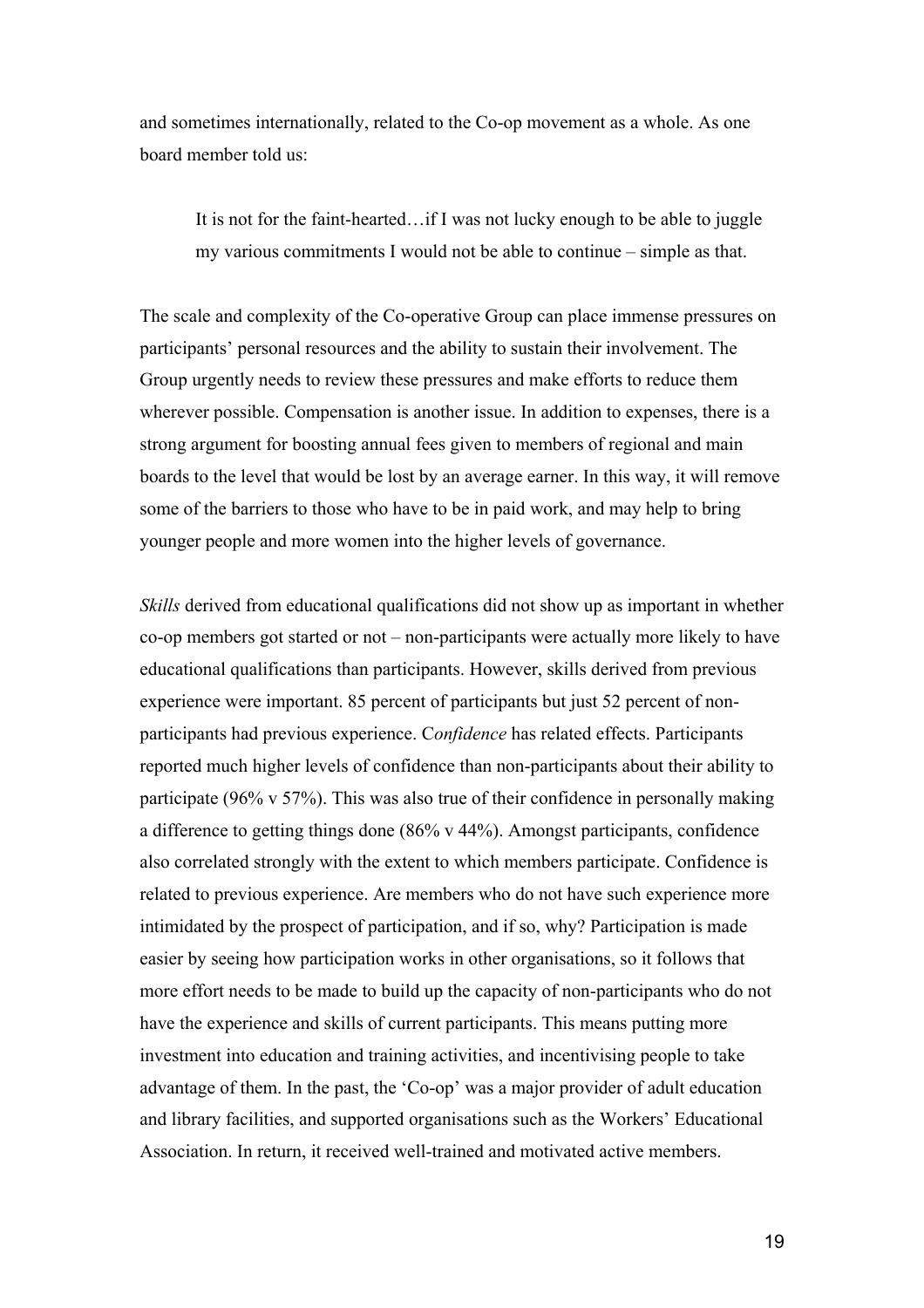On the *mobilisation* of members, participants are significantly more engaged than non-participants on *issues* such as negative relationships with organisational decisionmakers, and concern with proposed changes. Important *interests* include 'a strong interest in politics', and a desire to join with other like-minded people. Most of these are 'local' issues, which is the level at which most people seek to get involved. Participants were also much more likely than non-participants to feel that the Co-op provided them with enough *opportunities* to participate, and to say their initial experience of these opportunities was positive. Importantly, non-participants who expressed a preference were particularly keen to see more localised opportunities for participation. We also found that participants were much more likely than nonparticipants to be subject to face-to-face *recruitment efforts*, and that the recruitment agent was usually known to the participant through existing social networks. Direct links to related organisations (such as trade unions, other types of co-operative, the Labour Party and Co-operative Party) are important for recruitment. However, cooperatives are relying here on the same 'reservoir' of activists, raising important issues concerning long-term viability (these other organisations are also having recruitment problems) and diversity (for example, very few current area committee members are from ethnic minorities).

Non-participants were more likely to be the subject of written recruitment attempts. Is scale a factor here? As most member participation in the Co-op Group is organised by small teams based at regional level, face-to-face recruitment efforts are unfeasible. This has led to a dependence on mailings of 'flyers' to members, which have traditionally received a poor response. A recent mailing in one area was organised differently, using a more sophisticated technique to send personalised letters to individual members. This achieved a significantly higher response from members who had not previously participated, and shows that it does not only matter that members get asked to participate, it matters *how* they are asked. However, our findings show that face-to-face recruitment methods are even more effective. The obvious place to locate recruitment efforts is, therefore, the local shop. And the obvious people to use as 'recruitment agents' are the staff, many of whom will be familiar to, and trusted by, customers.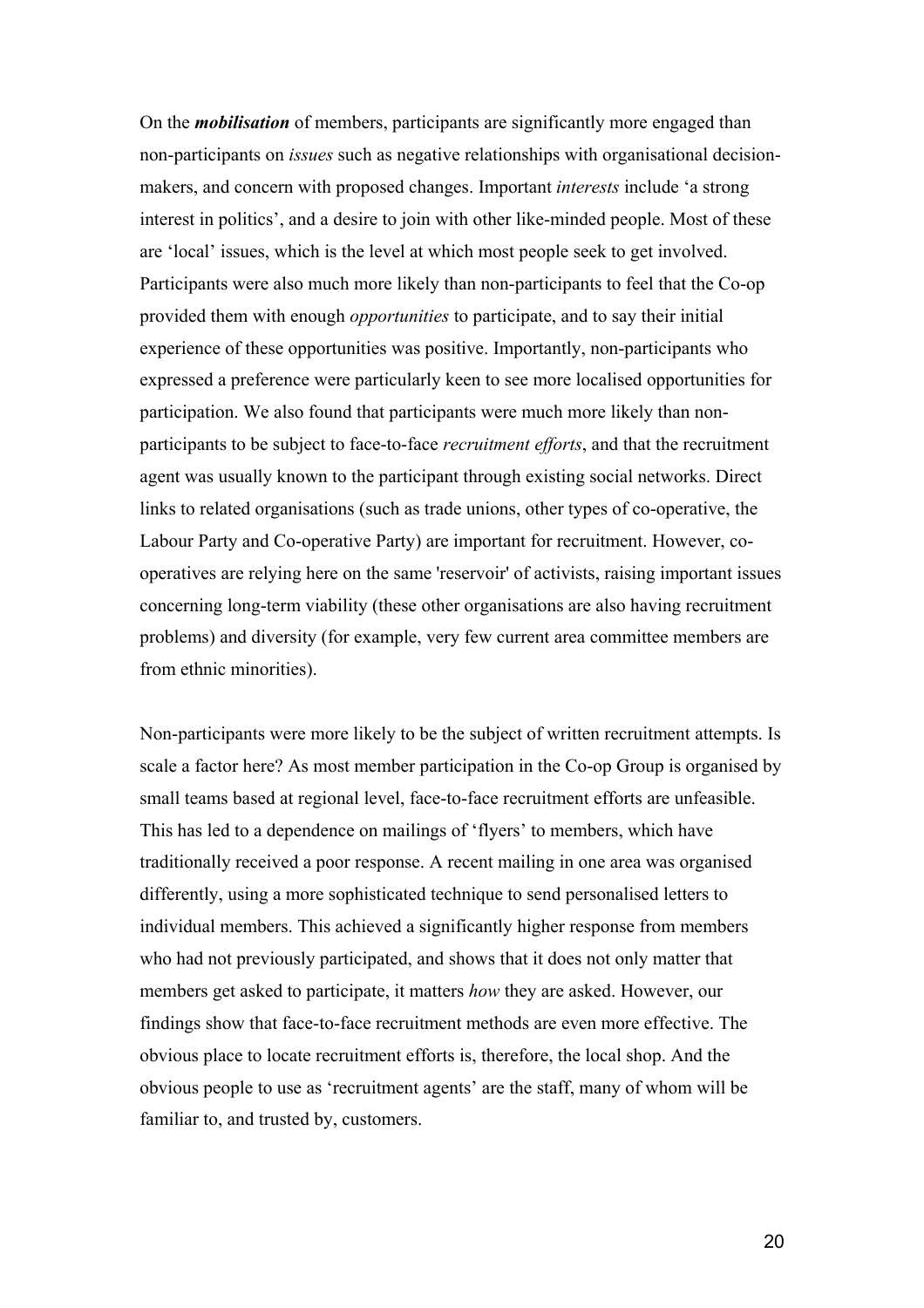#### **Conclusion**

This study of the Co-operative Group is given added urgency by the fact that the future of consumer co-operation in the UK largely depends on the future of the Group. If this giant conglomerate were to fail, then it is difficult to see how smaller regional societies would survive for long, especially since the Group services a Cooperative Retail Trading Group that now does most of the buying for the 'movement' as a whole. In the words of its recently past chief executive, Sir Graham Melmoth, a strong, broadly-based Co-operative Group is 'the rock on which the consumer cooperative proposition stands'20. So how well is the Group doing in reinvigorating member democracy? Looking at the umbrella model for developing member involvement (Figure 1), it has taken some positive initial steps. At stage 1, for example, a review of the Co-op Group's membership database is ongoing, which will help to identify the 'mobilisation potential'. At stage 2 democratic structures have been re-established (with a new rule book) following the merger of CRS and CWS, and members have been recruited to these new structures. The Co-op Group's efforts now need to focus on the remainder of the model:

- engaging with members beyond the 'core' of true believers
- reinforcing both the values and benefits of mutuality, and the importance of member democracy
- remaining accountable to consumer members

Insights from the Participation Chain model highlight key success factors for achieving these tasks, and suggest some potential action strategies. Members must have sufficient *resources* to be able to participate effectively. First, capacity building, in terms of education and training, is important. Second, members must be provided with adequate information to support their involvement in the Group's governance structures. Third, at higher levels of governance, sufficient compensation must be offered to ensure that opportunities are open to the widest possible pool of members, although it is worth noting that few members seek full remuneration, feeling that this might threaten their independence or make the sense of obligation to participate excessively burdensome. *Mobilisation* issues must also be considered. More and better opportunities must be created for member interaction. This will allow for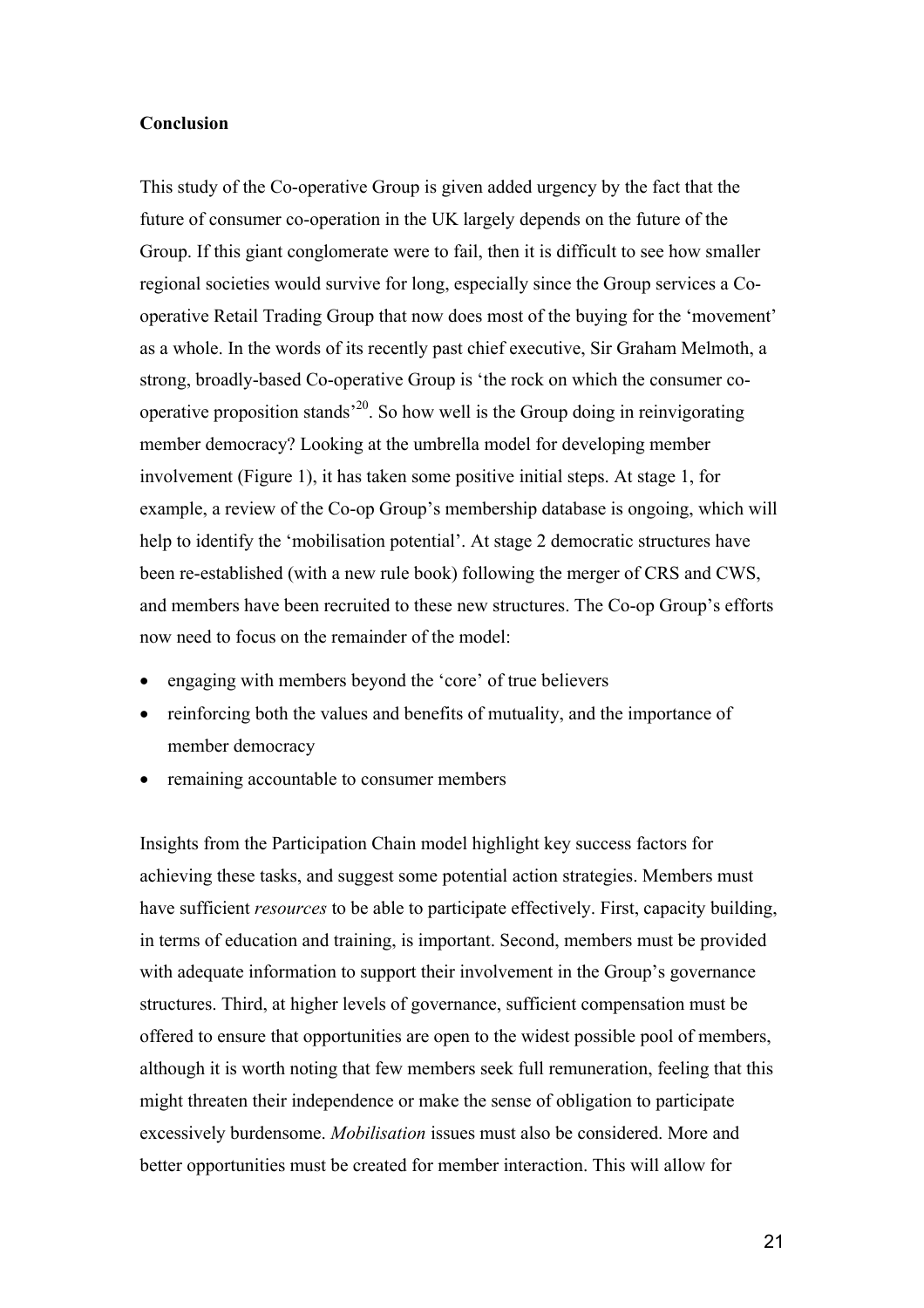discussion and debate of common issues and interests, as well as greater social contact. In turn, increased interaction may support a strategy for face-to-face recruitment. It is also important that face-to-face recruitment is incorporated as part of a store-based approach to member development. Greater 'localism' is possibly the most important strategy for the Co-op Group as far as members' *motivations* are concerned. In conjunction with the new opportunities detailed above, a store-based focus for their activity will enhance members' sense of community. Better relationships with local store and area managers, along with tangible outcomes from their input, will both increase the 'internal benefits' of members' participation and enhance their sense of shared goals. However, this is not to say that more 'global' considerations are redundant. Application of the values and principles of co-operation to the concerns of today's consumers (including an emphasis on ethical and fair trade) will help to reinforce a sense of shared values.

This article also points out a number of ways in which the Group's scale and complexity can add difficulty to the promotion of member involvement. There appear to be problems in:

- ensuring that the flow of information to members is neither too limited nor overwhelming
- making opportunities available to all members (remembering that rotation of the venues of meetings is not always the answer)
- ensuring that feedback works its way back through the tiers of decision-making to active members
- providing sustained leadership and commitment on member democracy both centrally and locally, including getting store-based staff to take more responsibility

If size is a problem for member democracy, one alternative would be to simplify the structure of the Co-op Group. Each region, and every one of the Group's divisions, could become a separate co-operative society in its own right. However, in the context of fierce competition from national and international level competitors this is, for business reasons, not a feasible option. The Group has also begun to build potential synergies between its different businesses, for instance by making the chief executive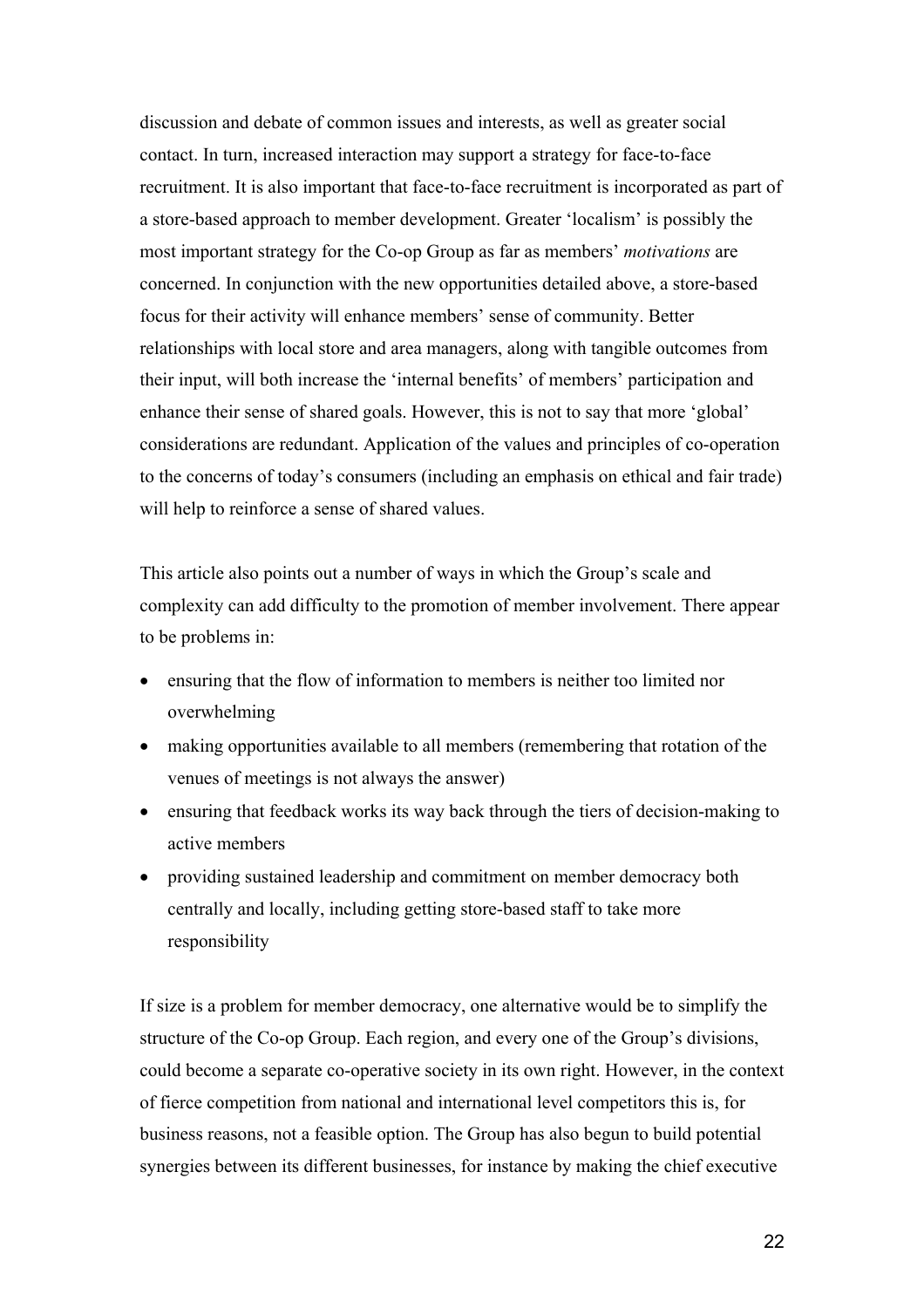of the Bank also chief of CIS, and by involving area committees in the travel, funeral and pharmacy businesses as well as food retailing. More importantly (from the point of view of our research), we have found no evidence of a crisis in member democracy that would warrant such drastic changes in the organisation's structure. Simplifying the structures and/or reducing the size of the Group would therefore not be on our agenda for change. There are other factors involved and, as the Participation Chain model suggests, plenty of room for improvement within the existing structures. In some respects, the Group's large scale could even be turned into an advantage. With at least 1.2 million members and a turnover of £7.7bn it has a huge mobilisation potential and considerable resources with which to support member democracy.

The Co-operative Group is attempting to set up and service a complex governance structure in which members are involved at all levels. In short, it has made a good start with this, but there is potentially still a long way to go if it is to successfully deliver its member participation and governance strategy. As it looks towards the future, it is particularly important to ensure that all parties believe that the participation strategy is worth fighting for – that it is worth all the effort and expense. Our research suggests that it is. Without the new governance structure, membership would have little meaning, as economic benefits from the Group's performance currently accrue to all customers, rather than just to members. This last point is important. It highlights a parallel track that, in addition to improving the participation strategy, can work to reinforce the Co-op Group's efforts to make membership meaningful. This track relates to the Group's ability to deliver tangible benefits in the economic sphere, particularly distribution of the dividend. In 1995 the CWS introduced a 'dividend card', along the lines of competitors' loyalty cards, which distributed standardised benefits to all its customers. However, the Co-operative Commission has stimulated a review that may soon lead to the introduction of a 'real dividend<sup> $21$ </sup>. If this dividend is restricted to members, then customers will have an initial incentive to join. If it is linked to well thought out attempts to mobilise some members for higher levels of involvement, then the circle will be squared – economic strength and member participation will be brought together at the base level of the organisation.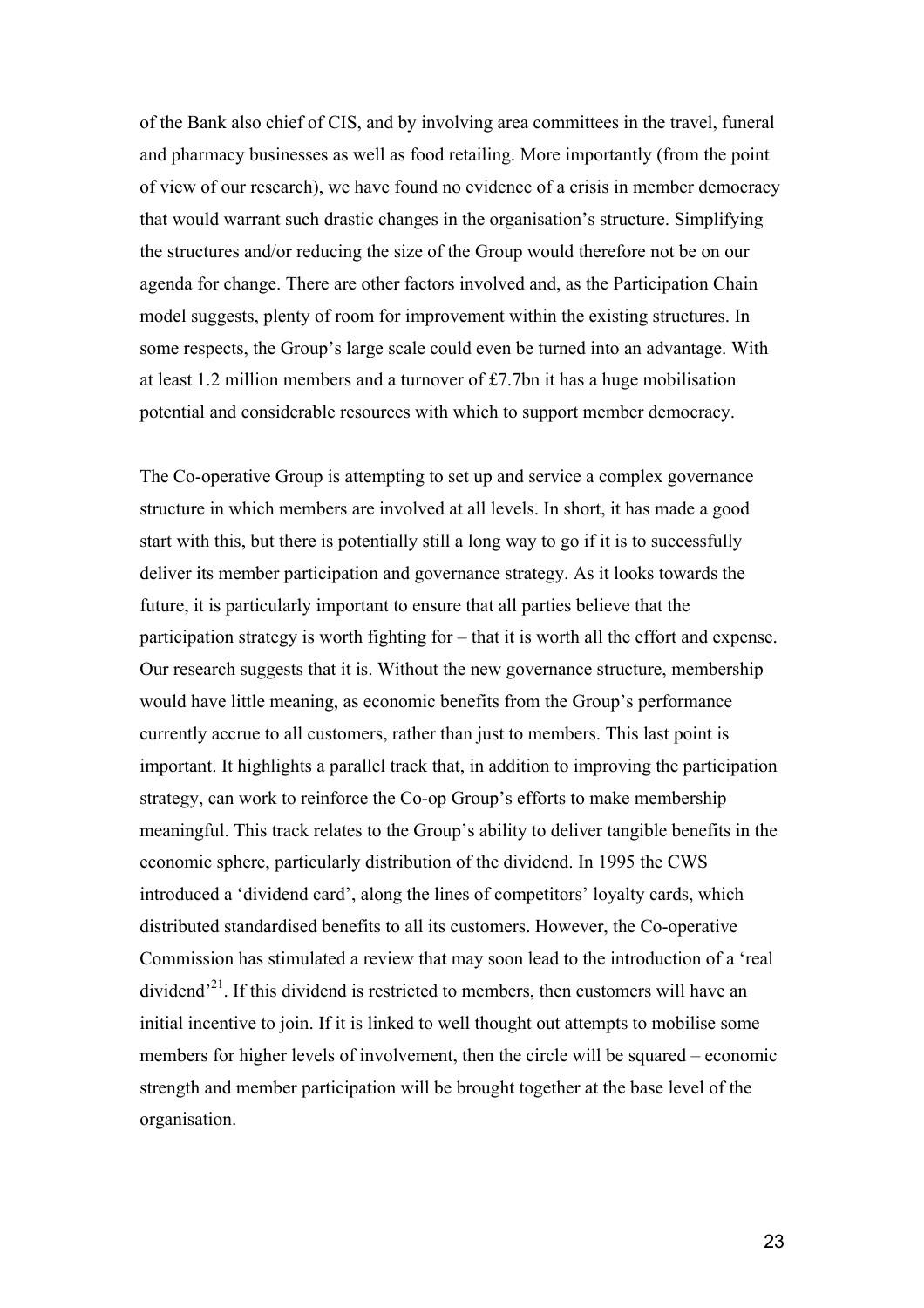We conclude that with steady, incremental improvements of the kind suggested above, the Co-operative Group should be able to increase both the quantity and quality of member participation. Our resaerch shows that the Group is gearing up to meet this challenge. It also shows that the size of the Co-op Group need not be considered an insurmountable hurdle. Provided the Group's commitment to member democracy is strong, the difficulties thrown up by its scale and complexity may be seen as no more than implementation issues that can be minimised by the careful redirection and targeting of resources. In sum, the old generalisation about democracy - the larger the size of organisation the lower the level of participation – has been proved to be too crude to be worth considering. The generalisations provided by Mutual Incentives Theory and the Participation Chain are much more detailed, and provide reasons for some cautious optimism about the future of large-scale cooperatives and mutuals.

### **Endnotes**

- 4 ESRC award number L215252002
- 5 Birchall and Simmons 2002
- 6 Birchall 2001
- <sup>7</sup> Dept of Health, Sourcebook, 2003 forthcoming
- 8 Birchall 2001
- $9^9$  Olson 1965 provides three main arguments why size is important for democracy:
	- 1. the individual incentive not to contribute increases in large groups
	- 2. the larger the group, the lower the value of a unit of the collective good to each individual is likely to be
	- 3. the larger the number of people who must be co-ordinated, the higher the cost
- <sup>10</sup> Gavious & Mizrahi 1999
- <sup>11</sup> Birchall & Simmons, 2001; see Figure 1
- 12 Homans, 1974; Blau, 1964; Ekeh, 1974; Molm 2000; 2003
- 13 Argyle, 1991; Mansbridge, 1990; Van Vugt et al, 2000; Axelrod, 1984; 1997
- $14$  Whiteley and Seyd, 1996 p225
- $15$  Verba et al 1995
- <sup>16</sup> Lowndes & Wilson, 1999; Jordan & Maloney, 1996
- $17$  Alpha = .7632
- $18 \text{ p} = \text{below } 0.1$
- <sup>19</sup> see Birchall, 1997 Ch.7 for a commentary
- $20$  quoted in Birchall, 1998: 16
- <sup>21</sup> Co-operative Group, 2002

<sup>&</sup>lt;sup>1</sup> See Birchall 1998 and 2000 for commentary on the attempted takeover

<sup>&</sup>lt;sup>2</sup> Co-operative Commission 2001 p39

<sup>3</sup> ESRC award number R000223846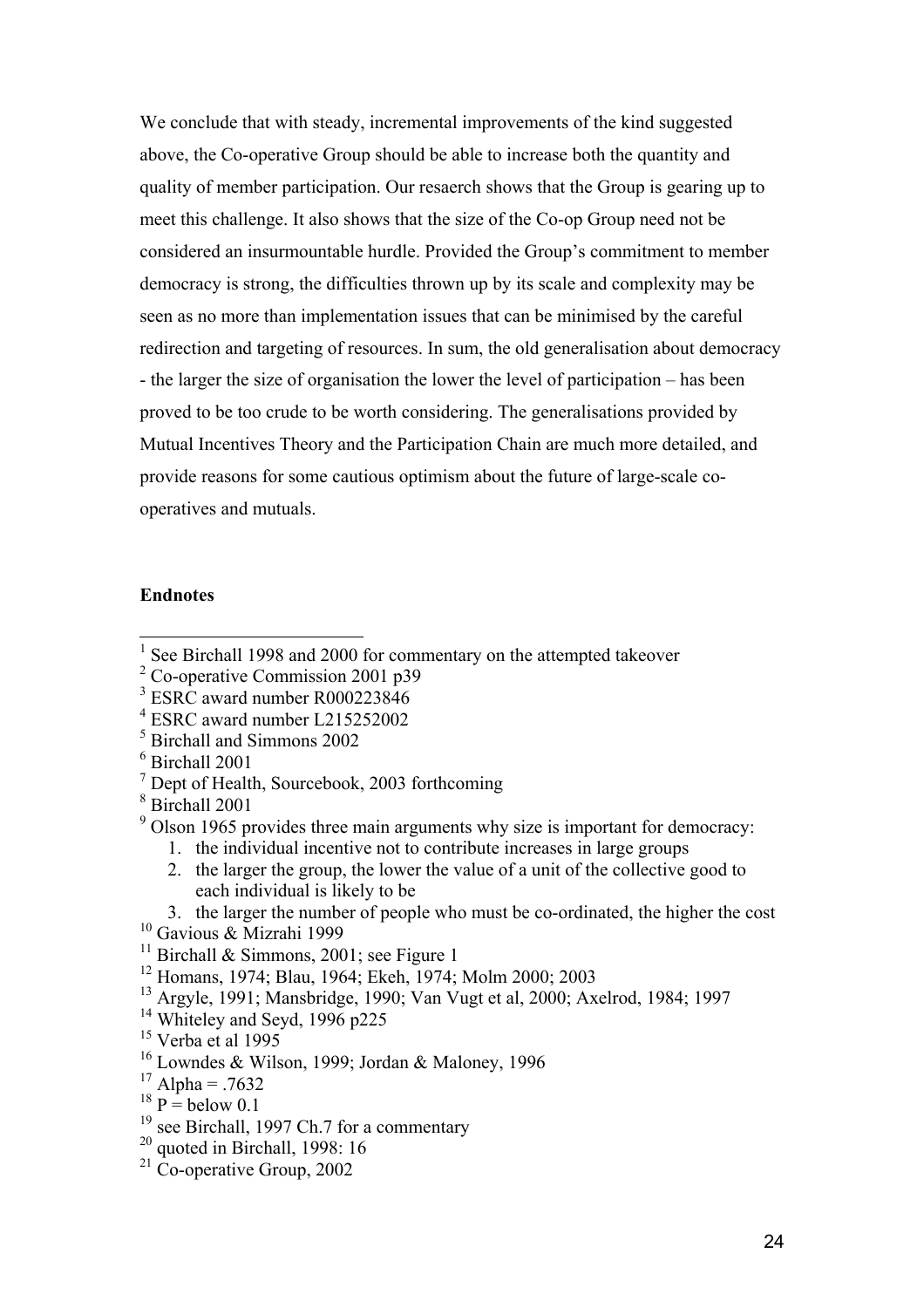### **References**

 $\overline{a}$ 

Argyle, M (1991) *Co-operation: The Basis Of Sociability*, London: Routledge Axelrod, R (1984) *The Evolution of Co-operation*, New York: Basic Books

Birchall, J (1997) *The International Co-operative Movement*, Manchester: Manchester University Press

 ----- (1998) 'The Lanica affair: an attempted takeover of a consumer co-operative society' in Journal of Co-operative Studies, 31.2, 15-32

 ---- (2000) 'Some theoretical and practical implications of the attempted takeover of a consumer co-operative society', *Annals of Public and Co-operative Economics*, 71.1, March, 29-54

---- (2001, ed) *The New Mutualism in Public Policy,* London: Routledge

Birchall J and Simmons R (2001) 'Member participation in mutuals: a theoretical model', in Birchall (ed)

 ---- (2002) Final report to the ESRC: What motivates public service users to participate': award no. R000223846

Blau, P (1964) *Exchange and Power In Social Life*, New York: Wiley

Co-operative Commission (2001) *Report: the Co-operative Advantage*, London

Co-operative Group (2002) *Annual Report,* Manchester

Dept of Health (2003 forthcoming) *Foundation Trusts Governance Source Book* Ekeh, P. (1974) *Social Exchange Theory: The Two Traditions*, Cambridge MA:

Harvard University Press

Gavious, A. & Mizrahi, S. (1999) 'Two-Level Collective Action and Group Identity', *Journal of Theoretical Politics*, 11, pp. 497-517

Jordan, G. & Maloney, W. (1996) 'How Bumble Bees Fly: Accounting for Public Interest Participation', *Political Studies*, 44, pp. 668-685

Homans G (1974) *Social Behaviour, its Elementary Forms* (2<sup>nd</sup> ed). New York: Harcourt Brace Jovanovich

Lowndes, V. & Wilson, D. (1999) 'Social Capital and Local Governance: Exploring the Institutional Design Variable', paper to *Associational Engagement and Democracy in Cities Workshop,* ECPR Joint Sessions, Copenhagen, 14-19 April Mansbridge, J (1990, ed) *Beyond Self-interest*, Chicago: University of Chicago Press